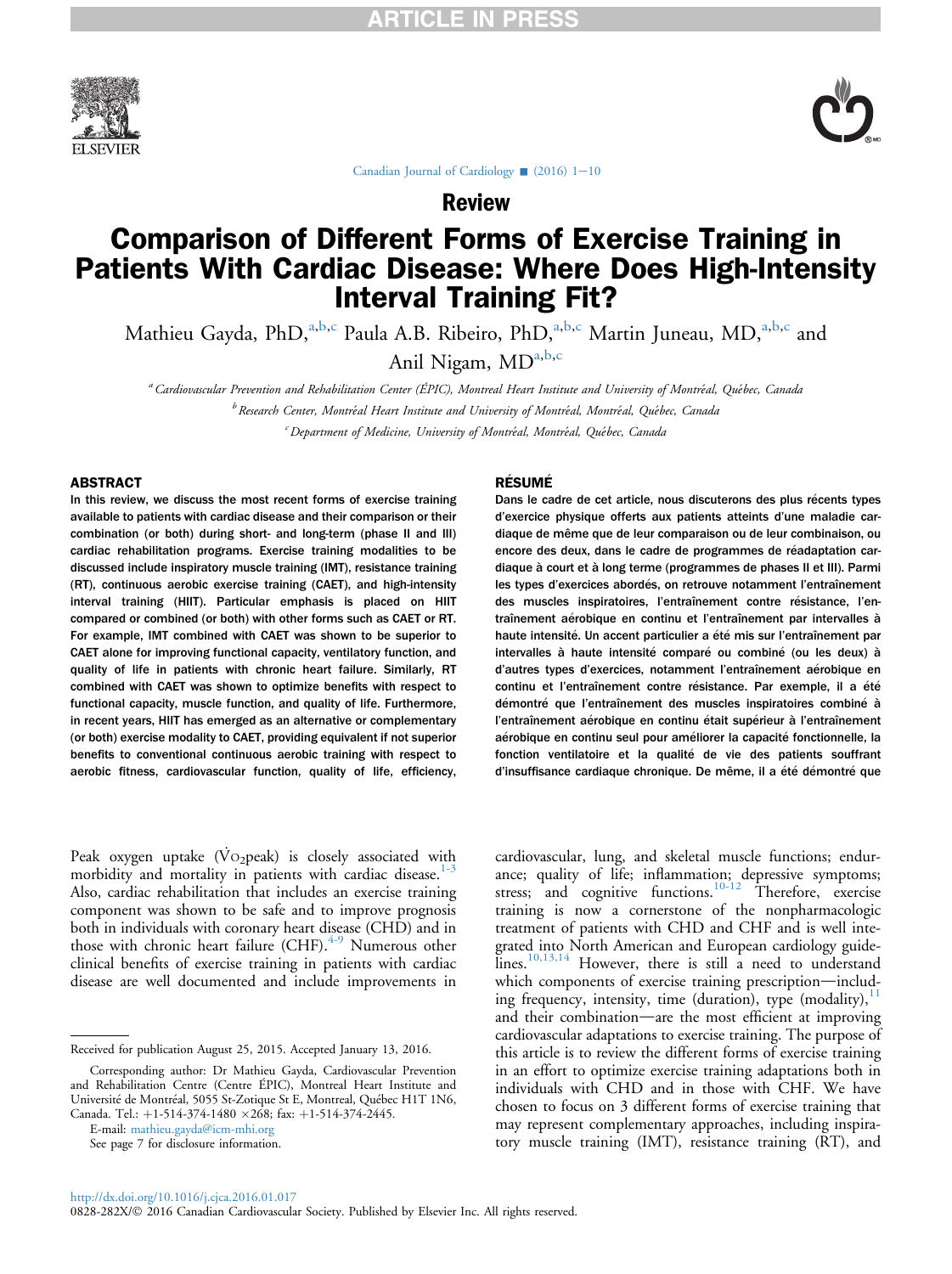safety, tolerance, and exercise adherence in both short- and long-term training studies. Finally, short-interval HIIT was shown to be useful in the initiation and improvement phases of cardiac rehabilitation, whereas moderate- or longer-interval (or both) HIIT protocols appear to be more appropriate for the improvement and maintenance phases because of their high physiological stimulus. We now propose progressive models of exercise training (phases II-III) for patients with cardiac disease, including a more appropriate application of HIIT based on the scientific literature in the context of a multimodal cardiac rehabilitation program.

aerobic exercise training (both continuous and high-intensity interval training [HIIT]). Only phases II (short-term) and III (long-term/maintenance) of cardiac rehabilitation are discussed. Finally, we propose how HIIT may be incorporated appropriately into progressive phase II and phase III exercise training models (phase II/III), based on current scientific evidence.

#### IMT in Patients With Cardiac Disease

Respiratory muscle training (especially inspiratory muscles) has been prescribed in patients with cardiac disease, essentially in patients with CHF but also in patients with CHD.<sup>15-1</sup> Inspiratory muscle weakness (IMW) is highly prevalent in CHF; this muscle dysfunction occurs in approximately 30%- 50% of patients.[18](#page-6-0) This condition is defined as a maximal inspiratory pressure (PImax)  $<$  70% of predicted values and is an independent predictor of mortality in patients with CHF, even those treated with  $\beta$ -blockers.<sup>[19,20](#page-6-0)</sup> The benefits of IMT alone in patients with cardiac disease are well described, especially in those with CHF and IMW[.16,18,21-23](#page-6-0) They include improvements in  $Vo_2$  peak,  $Vo_2$  kinetics during recovery, ventilatory efficiency  $(VE/VCO_2)$  slope), dyspnea,<br>and functional capacity (6-minute walk test disfunctional capacity (6-minute walk test distance).<sup>16,18,21,22</sup> Inspiratory muscle training is prescribed using a percentage of PImax,<sup>[24](#page-7-0)</sup> starting at 30%, with adjustment of the intensity every 7-10 days (up to 60% of Pimax), depending on symptoms and response to treatment. The total session time may vary between 20 and 90 min/d (continuous or not) and the frequencies between 3 and 7 times/<br>wk.<sup>17,19,22-24</sup> Furthermore, total session time can be divided <sup>24</sup> Furthermore, total session time can be divided into 2-3 sessions during the day. With respect to duration of IMT, some benefits were observed after only 4 weeks,  $16,25$  and the duration reported across IMT studies was from 4-12 weeks in patients with cardiac disease.<sup>[15](#page-6-0)</sup> In general, IMT can be performed at home with hand-held devices that are very

l'entraînement contre résistance combiné à l'entraînement aérobique en continu optimisait les bienfaits obtenus relativement à la capacité fonctionnelle, à la fonction musculaire et à la qualité de vie. De plus, au cours des dernières années, l'entraînement par intervalles à haute intensité s'est révélé une modalité d'exercice pouvant remplacer ou compléter (ou les deux) l'entraînement aérobique en continu puisqu'il a donné lieu à des bienfaits équivalents sinon supérieurs à l'entraînement aérobique en continu traditionnel en ce qui a trait à la capacité aérobique, à la fonction cardiovasculaire, à la qualité de vie, à l'efficacité, à l'innocuité, à la tolérance et à l'observance du traitement dans le cadre d'études sur les programmes d'exercice à court et à long terme. Enfin, il a été démontré que l'entraînement par intervalles courts à haute intensité était utile lors des phases d'amorce et d'amélioration en réadaptation cardiaque, tandis que l'entraînement par intervalles moyens ou longs, ou les deux, à haute intensité paraissait plus adapté aux phases d'amélioration et de maintien en raison de l'important stimulus physiologique qu'il offrait. En nous basant sur des données scientifiques appliquées dans le cadre d'un programme de réadaptation cardiaque combiné, nous sommes désormais en mesure de proposer aux patients atteints d'une maladie cardiaque des modalités d'entraînement progressif (phases II et III) de même qu'une utilisation plus appropriée des divers types d'entraînement par intervalles à haute intensité.

affordable.<sup>[15](#page-6-0)</sup> In theory, this training modality should be prescribed to patients with cardiac disease who present with IMW, in addition to conventional aerobic training to optimize cardiopulmonary benefits (see next section). Considered an easy self-administrated training method (in most studies, patients have trained at home), IMT is an additional possibility for rehabilitation prescribers.

#### IMT Combined With Continuous Aerobic Exercise Training

The effects of IMT combined with continuous aerobic exercise training (CAET) vs CAET alone have also been studied in patients with CHF. $^{21,26}$  $^{21,26}$  $^{21,26}$  Combined training was found to have superior effects (from 9%-38%) on several end points, including VO<sub>2</sub>peak, endurance, PImax, ventilatory efficiency, muscle function, and quality of life.<sup>[21,26](#page-7-0)</sup> In summary, given its benefits, IMT should not be overlooked in the context of a complete cardiac rehabilitation program and would appear to be particularly useful in patients with CHF, who are more likely to suffer from IMW, although this training modality is also indicated for debilitated patients with CHD. A practical guide to the application of IMT (progressive training model) is given in Supplemental Tables S1 and S2.

#### RT in Patients With Cardiac Disease

RT is recommended as a complement to aerobic training, providing additional benefits with respect to glucose metabolism, body composition, bone density, and muscle composition strength and endurance in patients with cardiac disease.<sup>[10,11,27](#page-6-0)</sup> In particular, patients with CHF often demonstrate altered skeletal muscle function and muscle wasting, which are important determinants of exercise intolerance and can severely impact activities of daily living.<sup>10,11,27</sup> An RT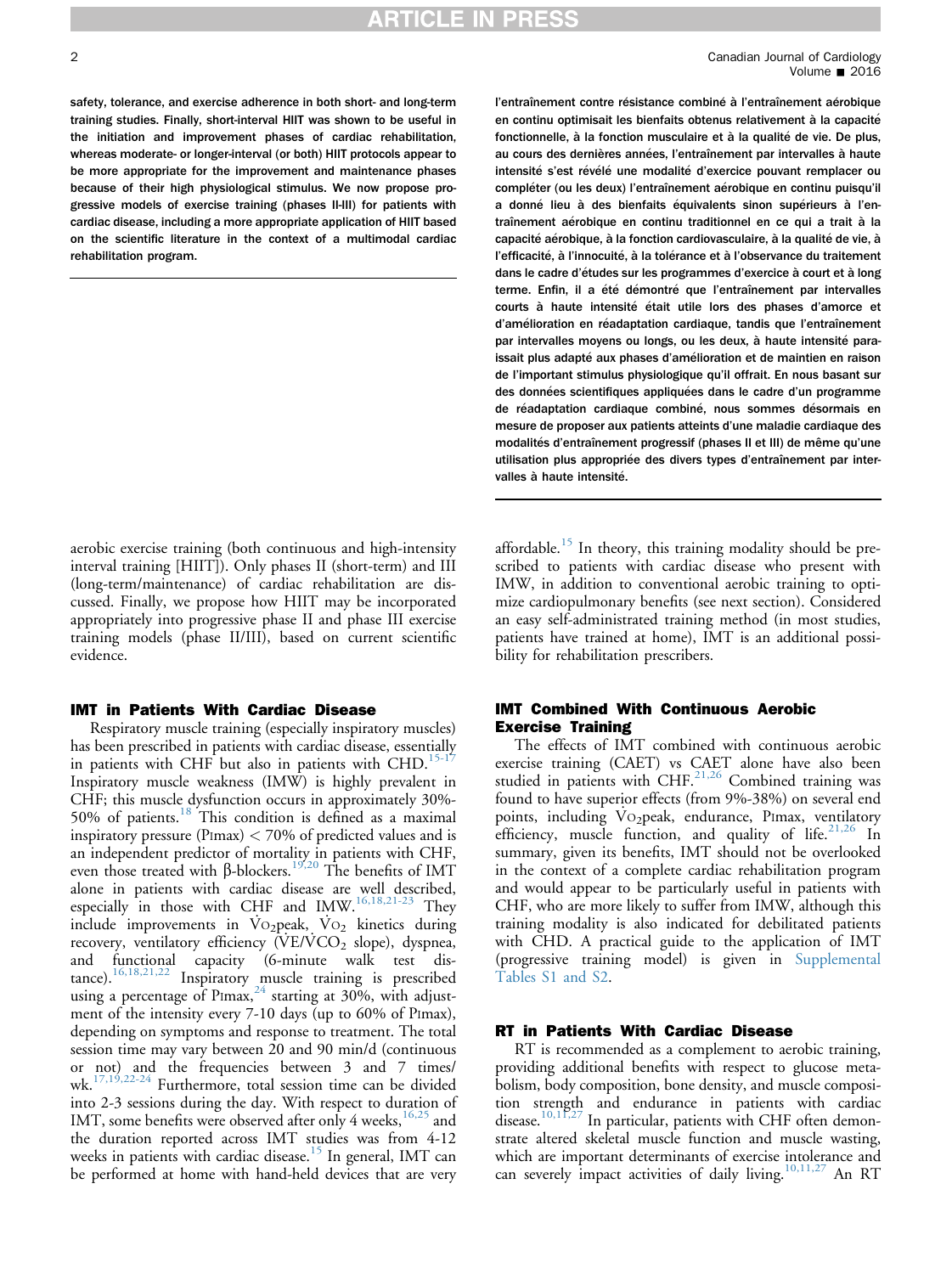Gayda et al. 3

Combined Exercise Training in Cardiac Patients

program should be initiated under the supervision of an exercise specialist for maximal safety, with medical supervision recommended for high-risk individuals with very low functional capacity. Potential safety concerns include musculoskeletal strain (soreness) or injuries and excessive blood pressure response, which could expose the patients to cardiovascular events.<sup>[10,11,27](#page-6-0)</sup> For these reasons, RT programs generally start with a pretraining or initial phase that is individually adapted to the patient's clinical status (age, heart disease, cause, comorbidities). During this phase, resistance exercise at a low intensity  $\approx$  30% of maximal dynamic strength [1-RM]) is prescribed, with a low number of repetitions (5-10) and sets (1-3), a low frequency (2-3 sessions/wk), and a modest rate of perceived exertion (RPE; < 11-12). Initial goals are to teach the patient to perform the correct movements, how to report to evaluate one's subjective rating of perceived exertion, and to become familiar with different RT equipment (machines, free weights, elastic bands).<sup>10,11,27</sup> The second phase aims at improving muscle endurance and coordination. The recommended prescription is an intensity of 30%-50 % of 1-RM (RPE, 12-13), with 1-3 sets, each set having 10-25 repetitions, at a frequency of 2-3 sessions/wk.<sup>10,11,27</sup> The third phase aims at improving muscle mass (hypertrophy) and muscle coordination. For this purpose, it is recommended to increase RT intensity to 40%-60% of 1- RM (RPE, 13-15), while continuing 1-3 sets with 8-15 repetitions per set, at a frequency of  $2-3$  sessions/wk.<sup>[10,11,27](#page-6-0)</sup> The fourth and final phase aims at improving muscle strength. Upper level intensities should not exceed 60%-80% of 1-RM (RPE  $\approx$  15), with 1-3 sets and 8-10 repetitions per set, 1-3 sets, 2-3 times/wk. Supervision with an exercise specialist (and medical specialist if deemed necessary) is recommended at the start of each new phase. Furthermore, RT modalities (machines, free weights, elastic bands) should be performed as interval bouts with single or dual (or both) limb movements interspaced with sufficient recovery periods adjusted to each patient's physiological responses.<sup>10,11,27</sup> Finally, excessive abdominal straining (Valsalva manoeuvre) should be avoided because this may cause an exaggerated blood pressure response during RT sets.<sup>[10,11,27](#page-6-0)</sup> The effects of RT on functional capacity and cardiovascular risk factors are presented in Supplemental Table S3.

#### RT Combined With CAET (Combined Training)

In the most recent guidelines,  $\frac{11,13,12}{11}$  $\frac{11,13,12}{11}$  $\frac{11,13,12}{11}$  it is recommended that RT be performed in combination with aerobic exercise training. In this section, we briefly review the existing literature comparing the benefits of combined training  $(RT + CAET)$  vs aerobic training alone in cardiac populations. In a recent meta-analysis consisting of 12 randomized trials in 504 patients with  $CHD<sub>1</sub><sup>28</sup>$  $CHD<sub>1</sub><sup>28</sup>$  $CHD<sub>1</sub><sup>28</sup>$  combined training was shown to be safe and more effective than CAET alone on certain cardiometabolic, fitness, and psychological parameters.[28](#page-7-0) In particular, combined training was superior for improving body composition parameters, muscle strength, peak work capacity, and quality of life, with similar exercise adherence and benefits on  $\overline{V}$ O<sub>2</sub>peak.<sup>[28](#page-7-0)</sup> In patients with CHF, some studies (but not all) have demonstrated superior effects (from 8%-33%) of combined training vs CAET alone on VO<sub>2</sub>peak,<sup>[29](#page-7-0)</sup> left ventricular function,<sup>29</sup> submaximal capacity, and quality of life.<sup>[30](#page-7-0)</sup> However, other studies reported similar effects for both training modes on  $\text{Vo}_2$ peak,<sup>[31,32](#page-7-0)</sup> leg muscle

strength, $31$  left ventricular ejection fraction, $30$  and quality of life.<sup>[31](#page-7-0)</sup> Most studies in patients with CHF found that combined training was superior to CAET for improving skeletal muscle strength and endurance.<sup>[29,30,32-34](#page-7-0)</sup> Finally, a recent meta-analysis suggested that combined training does not improve or worsen cardiac function (left ventricular ejection fraction and end-systolic and diastolic volumes) in patients with CHF, but only 2 studies evaluating combined training were included,<sup>[35](#page-7-0)</sup> indicating the need for larger studies on the effects of combined training on cardiac remodelling in this patient population.

#### CAET in Patients With Cardiac Disease

CAET remains the cornerstone of cardiac rehabilitation programs, being widely recommended by national society guidelines across the globe.<sup>[10,11,13,14,36](#page-6-0)</sup> Basic exercise prescription of CAET is generally at a frequency of 2-5 times/wk, an intensity of 50%-75% of  $\overline{V}$  O<sub>2</sub>peak, with a duration of 20-60 minutes per session, depending on the phase. It has proved to be safe, easily feasible, and almost free of contraindications for most patients with cardiac disease while also improving prognosis.[10,11,13,14,36](#page-6-0) There is consensus in the literature regarding the beneficial effects of CAET in patients with cardiac disease, as demonstrated by many clinical trials and meta-analyses.<sup>[13,14,16,17](#page-6-0)</sup> In particular, CAET results in improvements in morbidity and mortality,  $4-9,37-41$  Vo<sub>2</sub>peak and ventilatory function, clinical symptoms (dyspnea, sleep disorders, and depressive symptoms), control of risk factors, and endothelial and muscle function.<sup>[13,14,16,17,40](#page-6-0)</sup> The effects of CAET on functional capacity and cardiovascular risks factors are presented in Supplemental Table S3. However, despite its beneficial effects, the optimal dose-response and its impact on prognosis in different patients with cardiac disease are still under investigation.

#### What is the Optimal Dose of CAET?

The establishment of an "optimal dose" of CAET provides a major challenge and must take into account several factors with respect to the training program and the individual. Factors to consider include the exercise prescription itself (duration, intensity, frequency, total volume, and rehabilitation program stage), psychobehavioural factors (ie, patient preferences, motivation and adherence, depressive symptoms, and quality of life) and the setting (centre and community or home based). The main goal of CAET is to perform longer exercise periods in steady-state metabolism, which favours oxidative metabolism. For beginners, walking programs remain the most prescribed modality in cardiac rehabilitation because of their numerous advantages. Walking is safe, appropriate as an initiation to exercising training for "exercise-naive" individuals, needs no supervision, and can be performed anywhere (both indoors and outdoors). Other CAET modalities include Nordic walking, running, cycling, rowing, swimming, stepping and stair climbing.<sup>[13,14,16,17,40](#page-6-0)</sup> In general, CAET permits higher fat oxidation and longer exercise bouts at intensities that vary from  $40\% - 50\%$  of V $O<sub>2</sub>$  peak for beginners and those with low functional capacity (eg, patients in New York Heart Association [NYHA] class III) to 50%-75% of V02peak for individuals with a higher fitness level.<sup>13,14,16,17,40</sup> Traditionally, prescription of exercise intensity during CAET has been made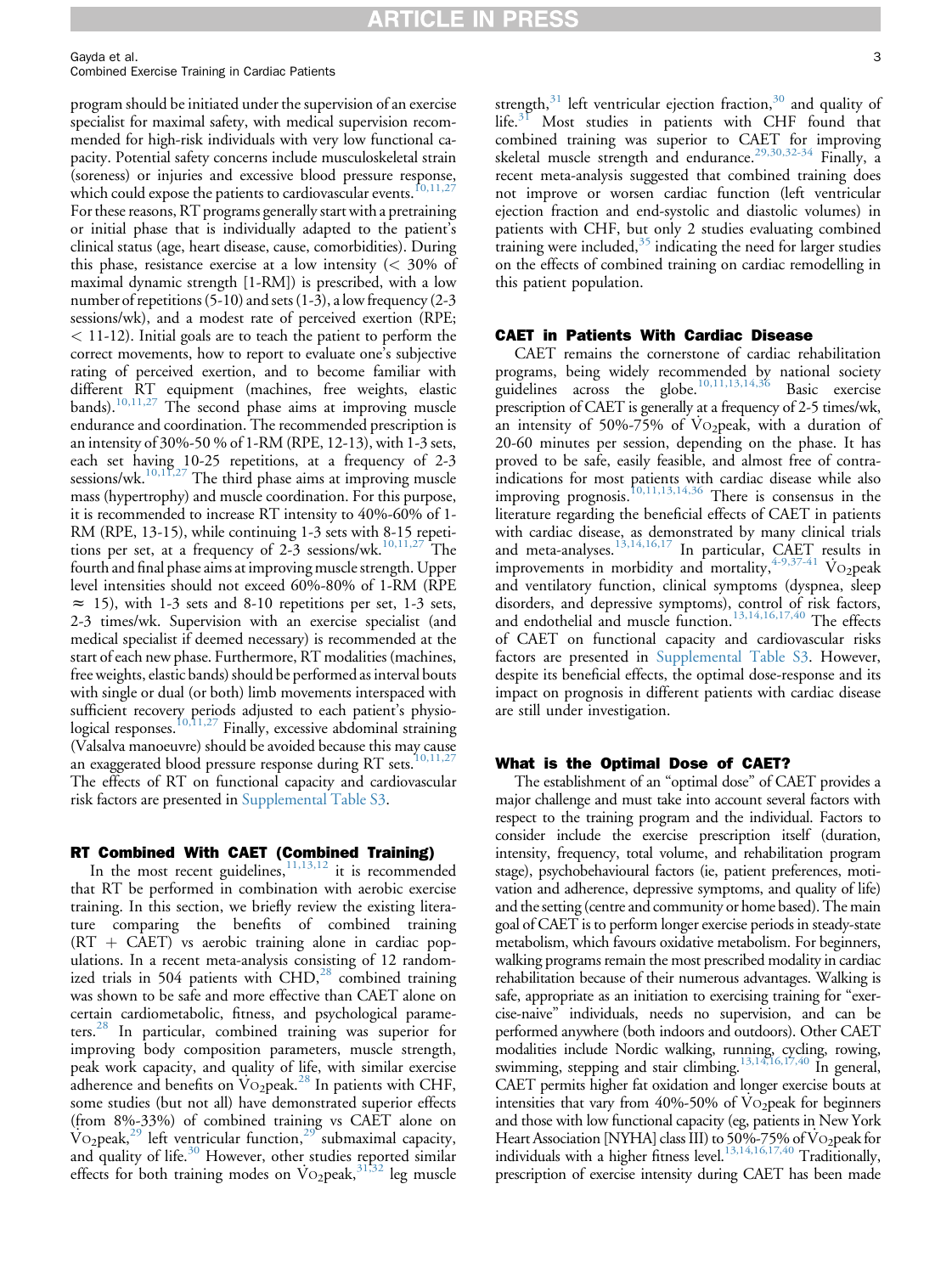with the use of percentage of maximal heart rate (%HRmax), percentage of heart rate reserve, percentage of peak power output, or the individual's RPE (Borg scale, 6-20) (or a combination of these measurements) with considerable success. $^{13,14,16,17,40}$ Exercise intensity zones for CAET are usually classified as follows: a light-to moderate-intensity zone (40%-50 % of  $\rm V_{O_2}$  peak; RPE, 11-12) and a moderate-to high-intensity zone (50%-75% of  $V$ O<sub>2</sub>peak; RPE, 12-15).<sup>42</sup> The latter zone should be used principally in phase II (initial improvement) and phase III (maintenance) of cardiac rehabilitation programs (see progression models in Supplemental Table S2 and Fig. 1). Corresponding values or equivalencies between clinical status (NYHA, Weber class),  $\overline{V}O_2$  peak, metabolic equivalents (METs), and power (W) are provided in Supplemental Table S4.

#### Long-Term CAET and the Maintenance Phase in Patients With Cardiac Disease

Long-term CAET has a major role to play in maintaining the health and well-being of individuals with cardiovascular conditions, including the potential to allow individuals to

remain autonomous during their aging process and to sustain acquired clinical benefits. $^{4,13,14,16,17,37,40,43-49}_{\cdot}$  $^{4,13,14,16,17,37,40,43-49}_{\cdot}$  $^{4,13,14,16,17,37,40,43-49}_{\cdot}$  Studies of longterm/maintenance programs (maintenance phase or phase III for cardiac rehabilitation) have been conducted in homebased, community-based, or specialized-centre settings (or a combination). $40,44-50$  Overall, these studies have demonstrated the beneficial effects of long-term CAET on prognosis, cardiometabolic risk factors, quality of life, and maintaining or improving (or both) fitness.  $44,47-53$  In the CHF population, most studies, despite varying duration (6 months-10 years), demonstrated the safety of long-term CAET while also providing both physiological (fitness, cardiac, and vascular function) and psychological benefits (quality of life).<sup>[7,51-57](#page-6-0)</sup> With respect to prognosis, 1 observational study and 2 small randomized controlled trials (RCTs) demonstrated a reduction in mortality, cardiovascular events, and rehospital-ization in patients with CHF.<sup>[51,52,56](#page-7-0)</sup> However, in the  $\hat{H}$ eart Failure: A Controlled Trial Investigating Outcomes of Exercise Training (HF-ACTION) trial, in which 2231 patients with systolic HF were randomized to exercise training or usual care,<sup> $\prime$ </sup> long-term CAET was not associated with a reduction of



**\* For patients with inspiratory muscle weakness**

Figure 1. Flow diagram summarizing the basis for choosing among the different training modalities (inspiratory muscle training [IMT], resistance training [RT], continuous aerobic exercise training [CAET], and high-intensity interval training [HIIT]) according to patient's functional capacity and stage of the exercise training program. All patients should ideally perform combined RT with CAET/HIIT. If inspiratory muscle weakness (IMW) is present, IMT will be prescribed in addition. LI, long intervals (> 3 minutes); METs, metabolic equivalents; MI, moderate interval (1-3 minutes); NYHA, New York Heart Association; SI, short interval (15-30 seconds).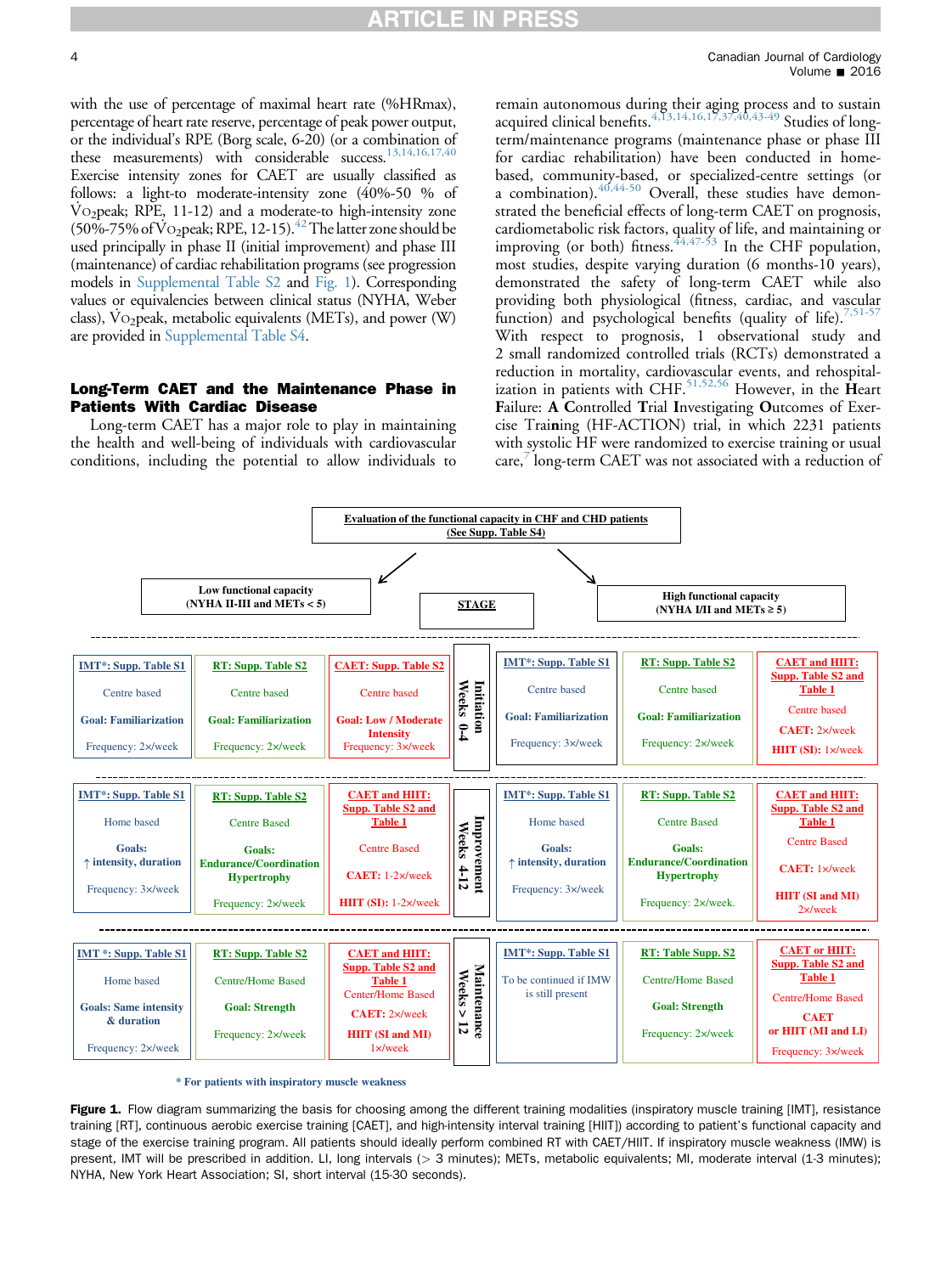<span id="page-4-0"></span>Gayda et al. 5 Combined Exercise Training in Cardiac Patients

the primary end point (all-cause mortality or hospitalization) over a median follow-up period of 30 months. A major problem was that only 40% of the patients in the exercise group performed the recommended exercise training volume.<sup>58</sup> Among this group, even modest exercise volumes (3-7 MET hours per week) were associated with a significant improvement in outcomes, and the longest event-free survival was observed among patients with the highest  $\dot{V}$ O<sub>2</sub>peak improvement.<sup>[59,60](#page-8-0)</sup>

#### HITT in Patients With Cardiac Disease

HITT has garnered significant interest as an exercise training modality in individuals with cardiovascular disease and has been incorporated into many society position papers and guidelines. $10^{-14}$  In this section, we review the general principles of HIIT prescription adapted to patients with cardiac disease and its place in the context of implementing an exercise training program. Furthermore, we review the available studies comparing HIIT with CAET, which has become a very important topic in cardiac rehabilitation in recent years. Finally, we propose a guide for HIIT prescription and implementation for patients with cardiac disease.

The main principle of HIIT is to perform brief periods of high-intensity exercise (eg,  $> 85\%$  of Vo<sub>2</sub>peak or PPO) interspersed with periods of low-intensity exercise or rest, allowing patients with cardiac disease to accumulate greater time at a higher intensity than they would otherwise with continuous exercise.<sup>[58,61,62](#page-8-0)</sup> In patients with cardiac disease, who often report a lack of time as a reason for not exercising,<sup>65</sup> HIIT can be considered a time-efficient substitute or alternative (or both) to traditional CAET.<sup>[58,61,62](#page-8-0)</sup> Different HIIT protocols (intensity, stage duration, nature of recovery, number of intervals) have been tested and used in patients with cardiac disease.<sup>[58,61,62](#page-8-0)</sup> Based on these studies,  $\overline{\text{H}}$ IIT can generally be divided into 3 categories according to interval duration: (1) long intervals: 3 to 15 minutes at 85%-90 % of  $\mathrm{Vo}_2$ peak; (2) moderate intervals: 1-3 minutes at 95%-100% of  $\mathrm{Vo}_2$  peak; and (3) short intervals: 10 seconds-1 minute at 100%-120% of  $\text{Vo}_2$ peak (Table 1).<sup>[58,61-63](#page-8-0)</sup> Furthermore,

HIIT can be performed with different exercise modalities, including cycling, running, walking, rowing, swimming, or other activities. For long- and moderate-interval HIIT, exercise intensity may be determined using percentage of VO<sub>2</sub>peak, percentage of HRmax, percentage of PPO, percentage of maximal short exercise capacity, or subjective RPE (Borg scale).<sup>[58,61,62](#page-8-0)</sup> For short-interval HIIT, the percentage of PPO and RPE are the most reliable parameters to control intensity given that heart rate never reaches steady state or has sufficient time to reach the percentage of targeted intensity.[58,61,62](#page-8-0) The choice of HIIT protocol with respect to exercise intensity, interval duration, and the use of active or passive recovery has a profound influence on acute physiological responses, exercise tolerance, and RPE.<sup>58,61,6</sup>

#### HIIT With Short Intervals

The acute physiological responses to different shortinterval HIIT protocols have been studied in patients with CHD and CHF.<sup>[64-71](#page-8-0)</sup> In patients with CHD, our group sought to identify the optimal protocol that allowed patients to spend more time near VO2peak values and to exercise for a longer total time with a lower subjective feeling of fatigue and dyspnea.[58,67,68,72](#page-8-0) Comparing the acute cardiovascular physiological responses to 4 protocols (short, 15 seconds vs shortmoderate, 1 minute), the optimal protocol was found to be the 1 using 15-second exercise intervals at peak power, interspersed with passive recovery intervals of the same duration.[58,67](#page-8-0) Compared with moderate-intensity continuous exercise training (MICET), this optimized HIIT protocol was associated with a slightly but significantly lower mean  $Vo_2$ , lower ventilation, lower RPE, and longer total exercise dura-tion and was preferred by patients.<sup>[58,72](#page-8-0)</sup> In patients with CHF, Meyer et al. $64$  compared 3 short-interval HIIT protocols that provided similar results with respect to rate-pressure product, gas exchange, catecholamine levels, and RPE, such that all  $\overline{3}$  were recommended by the authors.<sup>[58](#page-8-0)</sup> Similarly, our group compared 4 different HIIT protocols in CHF,<sup>[58,65](#page-8-0)</sup> including short (30 seconds) vs moderate intervals (90 seconds). The optimal mode (30-second exercise intervals at peak power

Table 1. High-intensity interval training progressive models according to functional status of patients with cardiac disease<sup>[64-91](#page-8-0)</sup>

| Patients with cardiac<br>disease | Stage                      | Aims/intensity                                                   | Active/recovery<br>ratio        | Borg<br>(range) | HIIT<br>duration | Frequency<br>(weekly) | Site/location                         |
|----------------------------------|----------------------------|------------------------------------------------------------------|---------------------------------|-----------------|------------------|-----------------------|---------------------------------------|
| Low functional class             | Initiation (wk 0-4)        | SI: 80%-100% PPO                                                 | 15-30 $s/15-30 s$ P             | 15              | $10-20$ min      | $2 - 3$               | Centre based                          |
| CHF (NHYA class<br>III) CHD      | Improvement<br>$(wk 4-12)$ | SI: 80%-100% PPO                                                 | $1$ min/ $1$ min<br>$P + A$     | $15-18$         | $15-20$ min      | 3                     | Centre based                          |
|                                  | Maintenance<br>(wk > 12)   | $SI + MI$<br>SI: 80%-120% PPO<br>MI: 80% PPO or<br>80%-90% HRmax | $1-3$ min/ $1-3$ min<br>$P + A$ | $15-18$         | $15-20$ min      | 3                     | Community/home based                  |
| High functional class            | Initiation (wk 0-4)        | SI: 80-100% PPO                                                  | 15-30 $s/15-30 s$ P             | 15              | $15-20$ min      | $2 - 3$               | Centre based                          |
| CHF (NYHA I/II)<br><b>CHD</b>    | Improvement<br>$(wk 4-12)$ | $SI + MI$<br>SI: 80-120% PPO<br>MI: 80% PPO or<br>80-90% HRmax   | $1-3$ min/ $1-3$ min<br>$P + A$ | $15 - 18$       | $20-25$ min      | 3                     | Centre based/community/<br>home-based |
|                                  | Maintenance<br>(wk > 12)   | MI to LI: 80%-90% PPO<br>or 80%-95% HRmax                        | $1-4$ min/1-4 min A 15-18       |                 | $25 \text{ min}$ | 3                     | Community/home-based                  |

HIIT proposal (SI, MI, and LI) was based on references.<sup>[64-91](#page-8-0)</sup>

A, active recovery; CHD, coronary heart disease; CHF, congestive heart failure; HIIT, high-intensity interval training; LI, long interval (> 3 minutes); MI, moderate interval (1-3 minutes); HRmax, maximal heart rate; NYHA, New York Heart Association; P, passive recovery; PPO, peak power output; SI, short interval (15-30 seconds).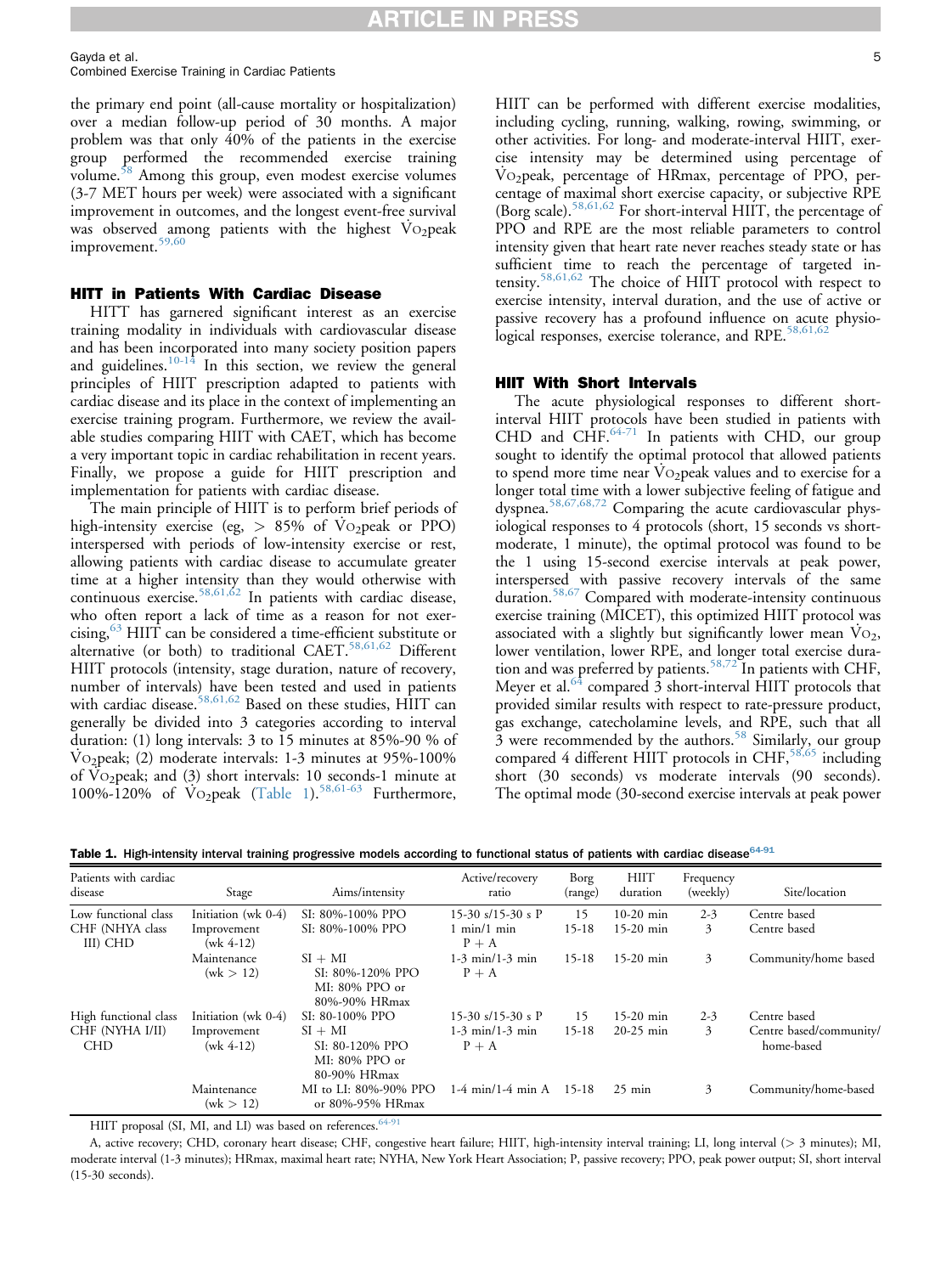with passive recovery intervals of the same duration) was associated with a longer total exercise time, a similar time spent near VO<sub>2</sub>peak, a lower RPE, greater patient comfort, and a greater likelihood of completing the prescribed exercise session.<sup>[58,65](#page-8-0)</sup> Compared with an isocaloric MICET session, our optimized HIIT session was associated with (1) similar time spent near  $Vo_2$ peak, (2) a trend toward a lower RPE, (3) a higher exercise session completion rate, and (4) higher external power work performed during exercise.<sup>[58,66](#page-8-0)</sup> Finally, compared with MICET, our optimized HIIT protocol also elicited similar central hemodynamics (cardiac output) and muscle substrate oxidation in patients with CHF.<sup>58</sup> Taken together, these results indicate that HIIT with short intervals is safe, very well tolerated by patients with cardiac disease, and produces physiological responses very similar to those of MICET, 58,51,62 thus potentially resulting in improved adherence to exercise training. This form of HIIT appears to be best suited for the improvement and maintenance stages ([Table 1\)](#page-4-0) as an efficient alternative or substitute for CAET in patients with cardiac disease.<sup>[58,61,62](#page-8-0)</sup>

#### HIIT With Moderate to Long Intervals

Moderate to long protocols have also been previously used in patients with cardiac disease, with interval duration ranging from 1-4 minutes (80%-145% of PPO). Such protocols typically use a compensatory low-intensity active recovery with a close work/recovery ratio.<sup>[58,73-76](#page-8-0)</sup> As noted previously, although they are as effective or even superior to CAET, they present some limitations and most importantly were developed arbitrarily. $61,62,77$  Indeed, our previous work demonstrated that longer-stage HIIT protocols with active recovery resulted in a higher mean exercise intensity (percentage of VO<sub>2</sub>peak) but were less well tolerated (higher RPE) and associated with a lower ability to complete exercise sessions because of fatigue and exhaustion.  $65,67$  Therefore, we recommend limiting their use to lower-risk, higher-fitness patients if clinicians wish to use them very soon in the exercise training phase program (improvement phase). For less fit or higher-risk (or both) patients with cardiac disease, and particularly for those who are exercise-naive, we recommend beginning a training program with CAET with the gradual inclusion of short-interval HIIT sessions using passive recov-ery.<sup>[58,61,62](#page-8-0)</sup> Finally, moderate to long HIIT protocols may be particularly useful during the maintenance phase of cardiac rehabilitation, eg, twice a week, because of their high physiological stimulus and their feasibility in the home-based setting (see next section).<sup>[78-80](#page-8-0)</sup>

#### Home-Based HIIT

Although long-term CAET has been widely studied in the home-based setting,<sup>[10,11](#page-6-0)</sup> only a few studies used HIIT for this purpose. Previous studies in patients with CHD have reported similar or improved adherence after a cardiac rehabilitation program with HIIT compared with CAET, with comparable or greater long-term effects on VO2peak and self-reported physical activity.<sup>[79,81](#page-8-0)</sup> More recently, 1 study compared 3 different 12-week HIIT programs, 1 being home-based: (1) treadmill HIIT (hospital based), (2) multimodality HIIT (hospital based), and  $(3)$  home-based HIIT.<sup>[80](#page-8-0)</sup> The latter was as efficient with respect to targeted exercise intensity, attendance, and  $Vo_2$ peak increase as hospital-based cardiac rehabilitation.<sup>[80](#page-8-0)</sup> The same authors reported the long-term effects (1 year) of home-based HIIT vs hospital-based HIIT in patients with CHD. Home-based HIIT provided similar benefits with respect to improvements in long-term exercise adherence and  $\rm\ddot{V}o_2$  peak.<sup>[78](#page-8-0)</sup> Taken together, these studies suggest that home-based HIIT is as efficient as or even superior to hospital-based CAET or HIIT (or both) programs in patients with CHD. Whether home-based HIIT is suitable for patients with CHF requires further study. The effects of HIIT on functional capacity and cardiovascular risks factors are provided in Supplemental Table S3.

#### HIIT vs Continuous Aerobic Exercise Training

Recently, 4 meta-analyses were published in patients with cardiac disease (2 in patients with CHD and 2 in patients with CHF) comparing HIIT to CAET. $82-85$  One compared the effect of different exercise training intensities on  $\mathrm{Vo}_2$  peak in patients with CHF and demonstrated a superior effect of HIIT (3 studies;  $n = 58$ ) over CAET (18 studies;  $n = 423$ ) in the absence of any increase in study withdrawals or major adverse events, including hospitalization or death.<sup>[84](#page-8-0)</sup> Similarly, Haykowsky et al.<sup>[83](#page-8-0)</sup> showed that HIIT was superior to CAET for improving VO<sub>2</sub>peak (2.14 mL/min/kg) in patients with CHF, with similar effects on left ventricular function and exercise compliance. In patients with CHD, 2 meta-analyses demonstrated the superior effects of HIIT on ventilatory threshold and  $\overrightarrow{VO}_2$  peak (from 1.53 to 1.60 mL/min/kg) relative to CAET, with similar effects on blood pressure.  $82,85$ They also confirmed the safety of HIIT.<sup>[82,85](#page-8-0)</sup> However, 2 recent RCTs in patients with CHD demonstrated similar effects of HIIT and CAET with respect to  $\mathrm{Vo}_2$  peak, workload, $86,87$  cardiometabolic risk factors, and quality of life. $86$ The effects of HIIT vs CAET on functional capacity and cardiovascular risks factors are summarized in Supplemental Table S3. Taken together, these studies show that HIIT is comparable if not superior to CAET for improving  $Vo_2$ peak, with similar effects on safety and adherence. Ideally, an RCT with a substantial sample size and a greater number of women would be important to confirm the beneficial effects of HIIT in patients with cardiac disease and to ensure that results are generalizable. The absolute contraindications for HIIT are shown in Table  $2.^{10,36,42}$  $2.^{10,36,42}$  $2.^{10,36,42}$ 

#### Conclusions and Future Perspectives

Since 2009, we have incorporated short-interval HIIT into our phase II and phase III cardiac rehabilitation programs; this training modality is used annually in approximately 1000 patients with cardiac disease undergoing phase III/IV cardiac rehabilitation at our institution.[58](#page-8-0) Beyond this clinical experience, more research is needed on HIIT, particularly with respect to its combination with other training methods (IMT, RT, and CAET). For example, short-interval HIIT has not been assessed in home-based or community-based (or both) settings. In addition, no previous studies have compared different HIIT protocols (ie, short vs long interval) with respect to cardiovascular physiological responses, safety, adherence, and tolerance/preferences in patients with cardiac disease. The use of HIIT would not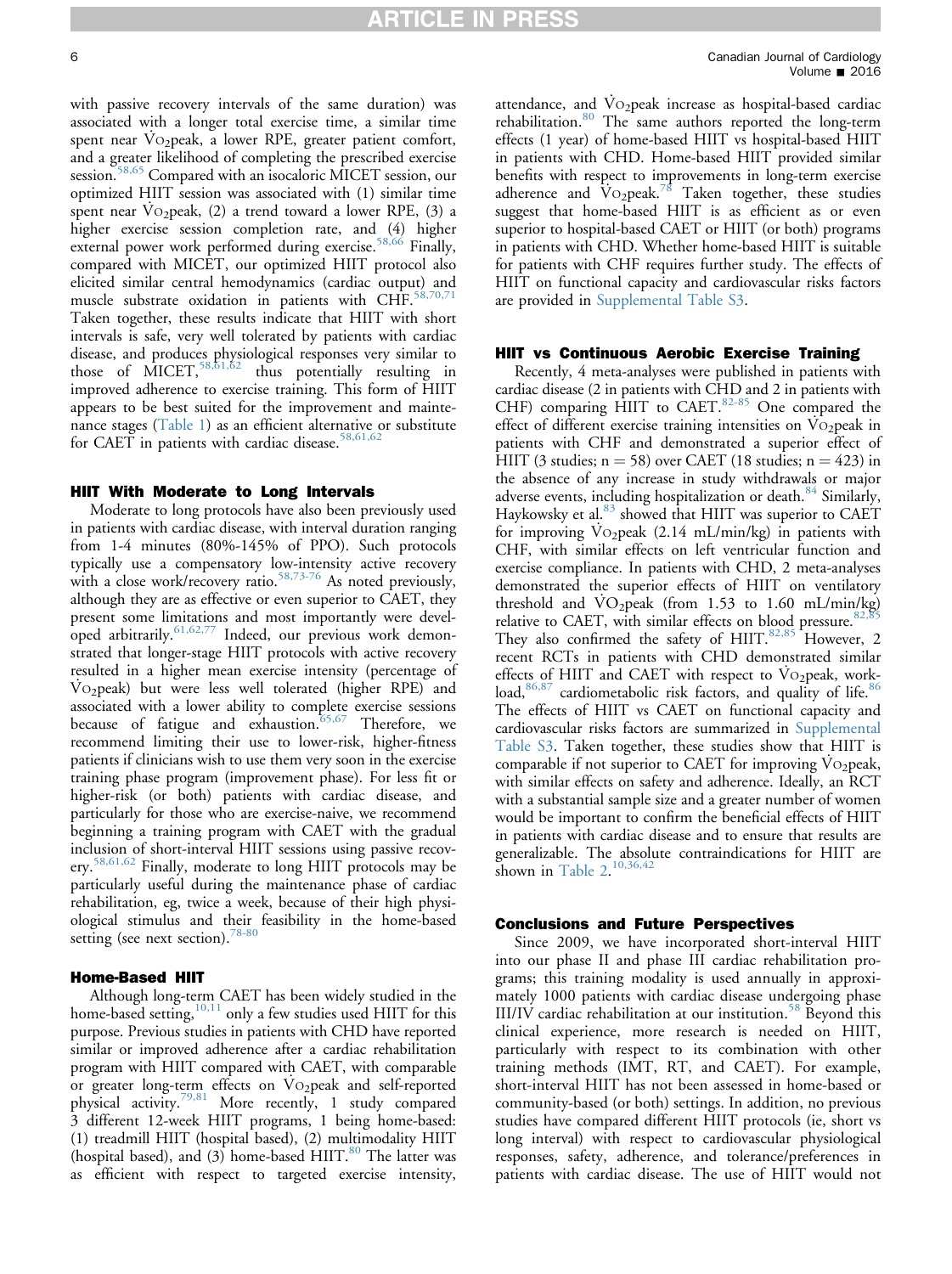<span id="page-6-0"></span>Gayda et al. 7 Combined Exercise Training in Cardiac Patients

#### Table 2. Absolute contraindications to HIIT for patients with coronary heart disease and those with chronic heart failure $^{10,36,4}$

| Absolute contraindications                                                     |
|--------------------------------------------------------------------------------|
| Unstable angina                                                                |
| Recent MI or coronary revascularization $(< 4$ wk)                             |
| Decompensated heart failure                                                    |
| NYHA functional class IV                                                       |
| Recent transplantation or hospitalization ( $< 6$ mo)                          |
| Left ventricular assist device                                                 |
| Fixed-rate pacemaker                                                           |
| Uncontrolled cardiac arrhythmias causing symptoms of hemodynamic<br>compromise |
| Symptomatic aortic stenosis                                                    |
| Uncontrolled hypertension $> 180/100$ mm Hg                                    |
| Uncontrolled diabetes                                                          |
| Symptomatic cerebrovascular disease ( $< 6$ mo)                                |
| Severe dyspnea at rest or severe exercise intolerance, or both                 |
| Thrombophlebitis                                                               |
| Recent embolism                                                                |
| Acute pulmonary embolism or pulmonary infarction                               |
| Acute myocarditis or pericarditis, active endocarditis                         |
| Acute noncardiac disorder that may affect exercise performance or be           |
| aggravated by exercise (eg, infection, renal failure, thyrotoxicosis)          |

MI, myocardial infarction; NYHA, New York Heart Association.

appear to be associated with lower adherence or to an increase in cardiovascular risk (when properly prescribed). Furthermore, it is generally well tolerated and appreciated by patients.<sup>[58,61,62](#page-8-0)</sup> One important contribution to the cardiac rehabilitation literature would be to test different individualized progressive models combining RT, CAET, and HIIT to optimize training adaptations in patients with cardiac disease. Nevertheless, we do believe, in accordance with other groups,<sup>[88,89](#page-9-0)</sup> that HIIT should now be more fully and systematically integrated into cardiac rehabilitation programs while reinforcing existing evidence on long-term safety and efficacy of this training modality.<sup>78-80,86,90</sup>

#### Funding Sources

Suported by ÉPIC Center Foundation, Montreal Heart Institute Foundation and CNPq (Conselho Nacional de Desenvolvimento Cientifico e Tecnologico - Brazil).

#### **Disclosures**

The authors have no conflicts of interest to disclose.

#### **References**

- 1. [Myers J, Prakash M, Froelicher V, et al. Exercise capacity and mortality](http://refhub.elsevier.com/S0828-282X(16)00057-X/sref1) [among men referred for exercise testing. N Engl J Med 2002;346:](http://refhub.elsevier.com/S0828-282X(16)00057-X/sref1) [793-801](http://refhub.elsevier.com/S0828-282X(16)00057-X/sref1).
- 2. [Cahalin LP, Chase P, Arena R, et al. A meta-analysis of the prognostic](http://refhub.elsevier.com/S0828-282X(16)00057-X/sref2) signifi[cance of cardiopulmonary exercise testing in patients with heart](http://refhub.elsevier.com/S0828-282X(16)00057-X/sref2) [failure. Heart Fail Rev 2013;18:79-94](http://refhub.elsevier.com/S0828-282X(16)00057-X/sref2).
- 3. [Vanhees L, Fagard R, Thijs L, Staessen J, Amery A. Prognostic signi](http://refhub.elsevier.com/S0828-282X(16)00057-X/sref3)fi[cance of peak exercise capacity in patients with coronary artery disease.](http://refhub.elsevier.com/S0828-282X(16)00057-X/sref3) [J Am Coll Cardiol 1994;23:358-63](http://refhub.elsevier.com/S0828-282X(16)00057-X/sref3).
- 4. [Hammill BG, Curtis LH, Schulman KA, Whellan DJ. Relationship be](http://refhub.elsevier.com/S0828-282X(16)00057-X/sref4)[tween cardiac rehabilitation and long-term risks of death and myocardial](http://refhub.elsevier.com/S0828-282X(16)00057-X/sref4) [infarction among elderly Medicare bene](http://refhub.elsevier.com/S0828-282X(16)00057-X/sref4)ficiaries. Circulation 2010;121: [63-70](http://refhub.elsevier.com/S0828-282X(16)00057-X/sref4).
- 5. [Kavanagh T, Mertens DJ, Hamm LF, et al. Prediction of long-term](http://refhub.elsevier.com/S0828-282X(16)00057-X/sref5) [prognosis in 12 169 men referred for cardiac rehabilitation. Circulation](http://refhub.elsevier.com/S0828-282X(16)00057-X/sref5) [2002;106:666-71](http://refhub.elsevier.com/S0828-282X(16)00057-X/sref5).
- 6. [Smart N, Marwick TH. Exercise training for patients with heart failure: a](http://refhub.elsevier.com/S0828-282X(16)00057-X/sref6) [systematic review of factors that improve mortality and morbidity. Am](http://refhub.elsevier.com/S0828-282X(16)00057-X/sref6) [J Med 2004;116:693-706](http://refhub.elsevier.com/S0828-282X(16)00057-X/sref6).
- 7. O'[Connor CM, Whellan DJ, Lee KL, et al. Ef](http://refhub.elsevier.com/S0828-282X(16)00057-X/sref7)ficacy and safety of exercise [training in patients with chronic heart failure: HF-ACTION randomized](http://refhub.elsevier.com/S0828-282X(16)00057-X/sref7) [controlled trial. JAMA 2009;301:1439-50](http://refhub.elsevier.com/S0828-282X(16)00057-X/sref7).
- 8. [Beauchamp A, Worcester M, Ng A, et al. Attendance at cardiac reha](http://refhub.elsevier.com/S0828-282X(16)00057-X/sref8)[bilitation is associated with lower all-cause mortality after 14 years of](http://refhub.elsevier.com/S0828-282X(16)00057-X/sref8) [follow-up. Heart 2013;99:620-5](http://refhub.elsevier.com/S0828-282X(16)00057-X/sref8).
- 9. [de Vries H, Kemps HM, van Engen-Verheul MM, Kraaijenhagen RA,](http://refhub.elsevier.com/S0828-282X(16)00057-X/sref9) [Peek N. Cardiac rehabilitation and survival in a large representative](http://refhub.elsevier.com/S0828-282X(16)00057-X/sref9) [community cohort of Dutch patients. Eur Heart J 2015;36:1519-28.](http://refhub.elsevier.com/S0828-282X(16)00057-X/sref9)
- 10. [Piepoli MF, Conraads V, Corra U, et al. Exercise training in heart failure:](http://refhub.elsevier.com/S0828-282X(16)00057-X/sref10) [from theory to practice. A consensus document of the Heart Failure](http://refhub.elsevier.com/S0828-282X(16)00057-X/sref10) [Association and the European Association for Cardiovascular Prevention](http://refhub.elsevier.com/S0828-282X(16)00057-X/sref10) [and Rehabilitation. Eur J Heart Fail 2011;13:347-57.](http://refhub.elsevier.com/S0828-282X(16)00057-X/sref10)
- 11. [Vanhees L, Rauch B, Piepoli M, et al. Importance of characteristics and](http://refhub.elsevier.com/S0828-282X(16)00057-X/sref11) [modalities of physical activity and exercise in the management of car](http://refhub.elsevier.com/S0828-282X(16)00057-X/sref11)[diovascular health in individuals with cardiovascular disease \(part III\).](http://refhub.elsevier.com/S0828-282X(16)00057-X/sref11) [Eur J Prev Cardiol 2012;19:1333-56](http://refhub.elsevier.com/S0828-282X(16)00057-X/sref11).
- 12. [Balady GJ, Williams MA, Ades PA, et al. Core components of cardiac](http://refhub.elsevier.com/S0828-282X(16)00057-X/sref12) [rehabilitation/secondary prevention programs: 2007 update: a scienti](http://refhub.elsevier.com/S0828-282X(16)00057-X/sref12)fic [statement from the American Heart Association Exercise, Cardiac](http://refhub.elsevier.com/S0828-282X(16)00057-X/sref12) [Rehabilitation, and Prevention Committee, the Council on Clinical](http://refhub.elsevier.com/S0828-282X(16)00057-X/sref12) [Cardiology; the Councils on Cardiovascular Nursing, Epidemiology and](http://refhub.elsevier.com/S0828-282X(16)00057-X/sref12) [Prevention, and Nutrition, Physical Activity, and Metabolism; and the](http://refhub.elsevier.com/S0828-282X(16)00057-X/sref12) [American Association of Cardiovascular and Pulmonary Rehabilitation.](http://refhub.elsevier.com/S0828-282X(16)00057-X/sref12) [Circulation 2007;115:2675-82.](http://refhub.elsevier.com/S0828-282X(16)00057-X/sref12)
- 13. Moe GW, Ezekowitz JA, O'[Meara E, et al. The 2013 Canadian Car](http://refhub.elsevier.com/S0828-282X(16)00057-X/sref13)[diovascular Society Heart Failure Management Guidelines Update: focus](http://refhub.elsevier.com/S0828-282X(16)00057-X/sref13) [on rehabilitation and exercise and surgical coronary revascularization.](http://refhub.elsevier.com/S0828-282X(16)00057-X/sref13) [Can J Cardiol 2014;30:249-63.](http://refhub.elsevier.com/S0828-282X(16)00057-X/sref13)
- 14. [Stone JA. Canadian Guidelines for Cardiac Rehabilitation and Cardio](http://refhub.elsevier.com/S0828-282X(16)00057-X/sref14)[vascular Disease Prevention: Translating Knowledge into Action. 3rd ed.](http://refhub.elsevier.com/S0828-282X(16)00057-X/sref14) [Winnipeg, Manitoba, Canada: Canadian Association of Cardiac Reha](http://refhub.elsevier.com/S0828-282X(16)00057-X/sref14)[bilitation, 2009.](http://refhub.elsevier.com/S0828-282X(16)00057-X/sref14)
- 15. [Cahalin LP, Arena R, Guazzi M, et al. Inspiratory muscle training in](http://refhub.elsevier.com/S0828-282X(16)00057-X/sref15) [heart disease and heart failure: a review of the literature with a focus on](http://refhub.elsevier.com/S0828-282X(16)00057-X/sref15) [method of training and outcomes. Expert Rev Cardiovasc Ther 2013;11:](http://refhub.elsevier.com/S0828-282X(16)00057-X/sref15) [161-77.](http://refhub.elsevier.com/S0828-282X(16)00057-X/sref15)
- 16. [Darnley GM, Gray AC, McClure SJ, et al. Effects of resistive breathing](http://refhub.elsevier.com/S0828-282X(16)00057-X/sref16) [on exercise capacity and diaphragm function in patients with ischaemic](http://refhub.elsevier.com/S0828-282X(16)00057-X/sref16) [heart disease. Eur J Heart Fail 1999;1:297-300](http://refhub.elsevier.com/S0828-282X(16)00057-X/sref16).
- 17. [Ribeiro JP, Chiappa GR, Neder JA, Frankenstein L. Respiratory muscle](http://refhub.elsevier.com/S0828-282X(16)00057-X/sref17) [function and exercise intolerance in heart failure. Curr Heart Fail Rep](http://refhub.elsevier.com/S0828-282X(16)00057-X/sref17) [2009;6:95-101.](http://refhub.elsevier.com/S0828-282X(16)00057-X/sref17)
- 18. [Ribeiro JP, Chiappa GR, Callegaro CC. The contribution of inspiratory](http://refhub.elsevier.com/S0828-282X(16)00057-X/sref18) [muscles function to exercise limitation in heart failure: pathophysiological](http://refhub.elsevier.com/S0828-282X(16)00057-X/sref18) [mechanisms. Rev Bras Fisioter 2012;16:261-7.](http://refhub.elsevier.com/S0828-282X(16)00057-X/sref18)
- 19. [Meyer FJ, Borst MM, Zugck C, et al. Respiratory muscle dysfunction in](http://refhub.elsevier.com/S0828-282X(16)00057-X/sref19) [congestive heart failure: clinical correlation and prognostic signi](http://refhub.elsevier.com/S0828-282X(16)00057-X/sref19)ficance. [Circulation 2001;103:2153-8.](http://refhub.elsevier.com/S0828-282X(16)00057-X/sref19)
- 20. [Frankenstein L, Nelles M, Meyer FJ, et al. Validity, prognostic value and](http://refhub.elsevier.com/S0828-282X(16)00057-X/sref20) [optimal cutoff of respiratory muscle strength in patients with chronic](http://refhub.elsevier.com/S0828-282X(16)00057-X/sref20)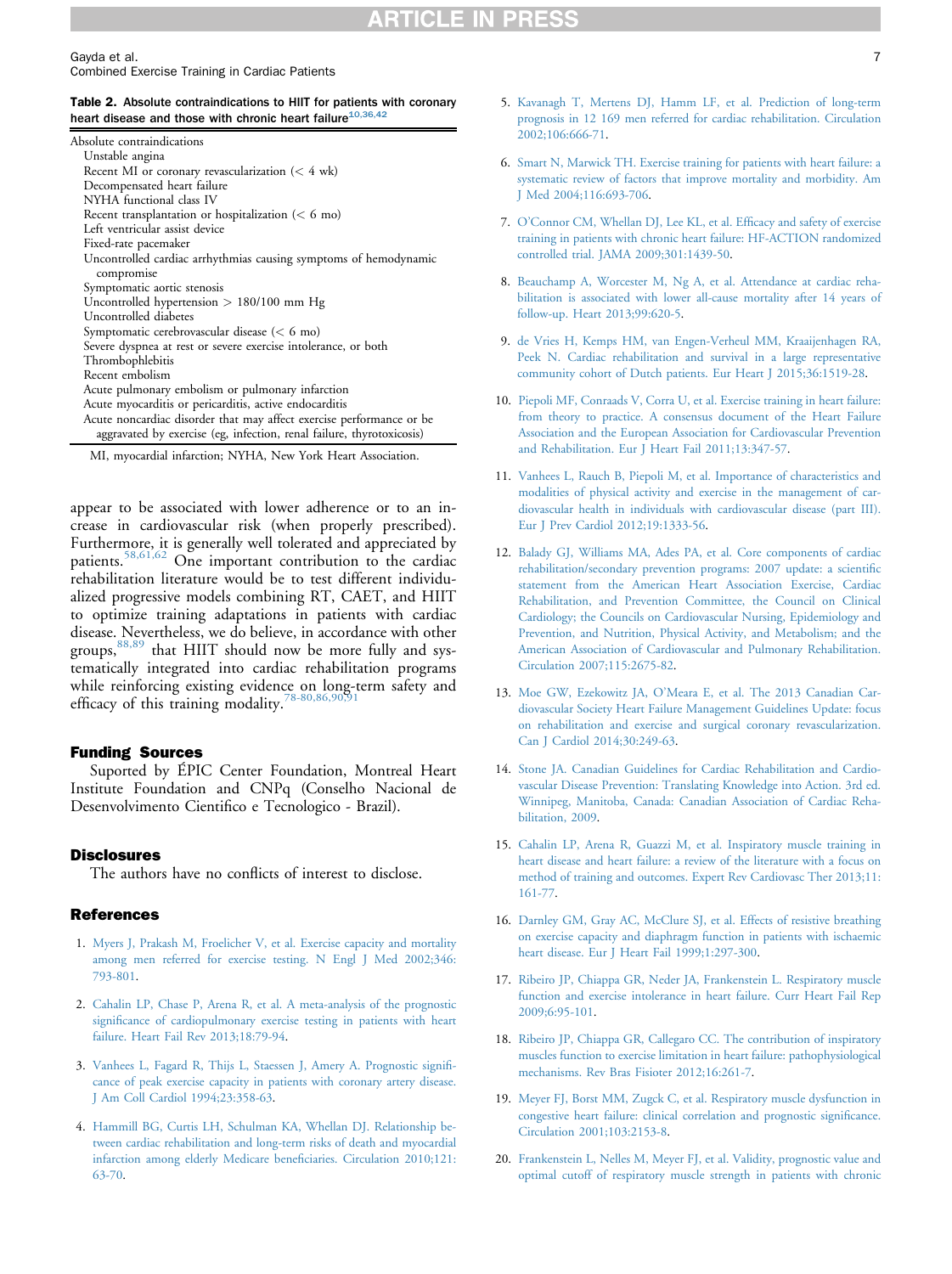<span id="page-7-0"></span>[heart failure changes with beta-blocker treatment. Eur J Cardiovasc Prev](http://refhub.elsevier.com/S0828-282X(16)00057-X/sref20) [Rehabil 2009;16:424-9.](http://refhub.elsevier.com/S0828-282X(16)00057-X/sref20)

- 21. [Winkelmann ER, Chiappa GR, Lima CO, et al. Addition of inspiratory](http://refhub.elsevier.com/S0828-282X(16)00057-X/sref21) [muscle training to aerobic training improves cardiorespiratory responses](http://refhub.elsevier.com/S0828-282X(16)00057-X/sref21) [to exercise in patients with heart failure and inspiratory muscle weakness.](http://refhub.elsevier.com/S0828-282X(16)00057-X/sref21) [Am Heart J 2009;158:768 e761-7.](http://refhub.elsevier.com/S0828-282X(16)00057-X/sref21)
- 22. [Smart NA, Giallauria F, Dieberg G. Ef](http://refhub.elsevier.com/S0828-282X(16)00057-X/sref22)ficacy of inspiratory muscle [training in chronic heart failure patients: a systematic review and meta](http://refhub.elsevier.com/S0828-282X(16)00057-X/sref22)[analysis. Int J Cardiol 2013;167:1502-7.](http://refhub.elsevier.com/S0828-282X(16)00057-X/sref22)
- 23. [Neder JA, Andreoni S, Lerario MC, Nery LE. Reference values for lung](http://refhub.elsevier.com/S0828-282X(16)00057-X/sref23) [function tests. II. Maximal respiratory pressures and voluntary ventila](http://refhub.elsevier.com/S0828-282X(16)00057-X/sref23)[tion. Braz J Med Biol Res 1999;32:719-27.](http://refhub.elsevier.com/S0828-282X(16)00057-X/sref23)
- 24. Dall'[Ago P, Chiappa GR, Guths H, Stein R, Ribeiro JP. Inspiratory](http://refhub.elsevier.com/S0828-282X(16)00057-X/sref24) [muscle training in patients with heart failure and inspiratory muscle](http://refhub.elsevier.com/S0828-282X(16)00057-X/sref24) [weakness: a randomized trial. J Am Coll Cardiol 2006;47:757-63](http://refhub.elsevier.com/S0828-282X(16)00057-X/sref24).
- 25. [Chiappa GR, Roseguini BT, Vieira PJ, et al. Inspiratory muscle training](http://refhub.elsevier.com/S0828-282X(16)00057-X/sref25) improves blood fl[ow to resting and exercising limbs in patients with](http://refhub.elsevier.com/S0828-282X(16)00057-X/sref25) [chronic heart failure. J Am Coll Cardiol 2008;51:1663-71](http://refhub.elsevier.com/S0828-282X(16)00057-X/sref25).
- 26. [Adamopoulos S, Schmid JP, Dendale P, et al. Combined aerobic/inspi](http://refhub.elsevier.com/S0828-282X(16)00057-X/sref26)[ratory muscle training vs. aerobic training in patients with chronic heart](http://refhub.elsevier.com/S0828-282X(16)00057-X/sref26) [failure: the Vent-HeFT trial: a European prospective multicentre ran](http://refhub.elsevier.com/S0828-282X(16)00057-X/sref26)[domized trial. Eur J Heart Fail 2014;16:574-82](http://refhub.elsevier.com/S0828-282X(16)00057-X/sref26).
- 27. [Williams MA, Haskell WL, Ades PA, et al. Resistance exercise in](http://refhub.elsevier.com/S0828-282X(16)00057-X/sref27) [individuals with and without cardiovascular disease: 2007 update: a sci](http://refhub.elsevier.com/S0828-282X(16)00057-X/sref27)entifi[c statement from the American Heart Association Council on](http://refhub.elsevier.com/S0828-282X(16)00057-X/sref27) [Clinical Cardiology and Council on Nutrition, Physical Activity, and](http://refhub.elsevier.com/S0828-282X(16)00057-X/sref27) [Metabolism. Circulation 2007;116:572-84.](http://refhub.elsevier.com/S0828-282X(16)00057-X/sref27)
- 28. [Marzolini S, Oh PI, Brooks D. Effect of combined aerobic and resistance](http://refhub.elsevier.com/S0828-282X(16)00057-X/sref28) [training versus aerobic training alone in individuals with coronary artery](http://refhub.elsevier.com/S0828-282X(16)00057-X/sref28) [disease: a meta-analysis. Eur J Prev Cardiol 2012;19:81-94](http://refhub.elsevier.com/S0828-282X(16)00057-X/sref28).
- 29. [Delagardelle C, Feiereisen P, Autier P, et al. Strength/endurance training](http://refhub.elsevier.com/S0828-282X(16)00057-X/sref29) [versus endurance training in congestive heart failure. Med Sci Sports](http://refhub.elsevier.com/S0828-282X(16)00057-X/sref29) [Exerc 2002;34:1868-72](http://refhub.elsevier.com/S0828-282X(16)00057-X/sref29).
- 30. [Beckers PJ, Denollet J, Possemiers NM, et al. Combined endurance](http://refhub.elsevier.com/S0828-282X(16)00057-X/sref30)[resistance training vs. endurance training in patients with chronic heart](http://refhub.elsevier.com/S0828-282X(16)00057-X/sref30) [failure: a prospective randomized study. Eur Heart J 2008;29:1858-66](http://refhub.elsevier.com/S0828-282X(16)00057-X/sref30).
- 31. [Haykowsky M, Vonder Muhll I, Ezekowitz J, Armstrong P. Supervised](http://refhub.elsevier.com/S0828-282X(16)00057-X/sref31) [exercise training improves aerobic capacity and muscle strength in older](http://refhub.elsevier.com/S0828-282X(16)00057-X/sref31) [women with heart failure. Can J Cardiol 2005;21:1277-80.](http://refhub.elsevier.com/S0828-282X(16)00057-X/sref31)
- 32. [Mandic S, Tymchak W, Kim D, et al. Effects of aerobic or aerobic and](http://refhub.elsevier.com/S0828-282X(16)00057-X/sref32) [resistance training on cardiorespiratory and skeletal muscle function in](http://refhub.elsevier.com/S0828-282X(16)00057-X/sref32) [heart failure: a randomized controlled pilot trial. Clin Rehabil 2009;23:](http://refhub.elsevier.com/S0828-282X(16)00057-X/sref32) [207-16.](http://refhub.elsevier.com/S0828-282X(16)00057-X/sref32)
- 33. [Degache F, Garet M, Calmels P, et al. Enhancement of isokinetic muscle](http://refhub.elsevier.com/S0828-282X(16)00057-X/sref33) [strength with a combined training programme in chronic heart failure.](http://refhub.elsevier.com/S0828-282X(16)00057-X/sref33) [Clin Physiol Funct Imaging 2007;27:225-30.](http://refhub.elsevier.com/S0828-282X(16)00057-X/sref33)
- 34. [Bouchla A, Karatzanos E, Dimopoulos S, et al. The addition of strength](http://refhub.elsevier.com/S0828-282X(16)00057-X/sref34) [training to aerobic interval training: effects on muscle strength and body](http://refhub.elsevier.com/S0828-282X(16)00057-X/sref34) [composition in CHF patients. J Cardiopulm Rehabil Prev 2011;31:](http://refhub.elsevier.com/S0828-282X(16)00057-X/sref34) [47-51.](http://refhub.elsevier.com/S0828-282X(16)00057-X/sref34)
- 35. [Chen YM, Li ZB, Zhu M, Cao YM. Effects of exercise training on left](http://refhub.elsevier.com/S0828-282X(16)00057-X/sref35) [ventricular remodelling in heart failure patients: an updated meta-analysis](http://refhub.elsevier.com/S0828-282X(16)00057-X/sref35) [of randomised controlled trials. Int J Clin Pract 2012;66:782-91.](http://refhub.elsevier.com/S0828-282X(16)00057-X/sref35)
- 36. Fletcher GF, Ades PA, Kligfi[eld P, et al. Exercise standards for testing and](http://refhub.elsevier.com/S0828-282X(16)00057-X/sref36) training: a scientifi[c statement from the American Heart Association.](http://refhub.elsevier.com/S0828-282X(16)00057-X/sref36) [Circulation 2013;128:873-934.](http://refhub.elsevier.com/S0828-282X(16)00057-X/sref36)
- 37. [Lee JY, Han S, Ahn JM, et al. Impact of participation in phase I and](http://refhub.elsevier.com/S0828-282X(16)00057-X/sref37) [phase II cardiac rehabilitation on long-term survival after coronary artery](http://refhub.elsevier.com/S0828-282X(16)00057-X/sref37) [bypass graft surgery. Int J Cardiol 2014;176:1429-32.](http://refhub.elsevier.com/S0828-282X(16)00057-X/sref37)
- 38. [Colbert JD, Martin BJ, Haykowsky MJ, et al. Cardiac rehabilitation](http://refhub.elsevier.com/S0828-282X(16)00057-X/sref38) [referral, attendance and mortality in women. Eur J Prev Cardiol 2015;22:](http://refhub.elsevier.com/S0828-282X(16)00057-X/sref38) [979-86.](http://refhub.elsevier.com/S0828-282X(16)00057-X/sref38)
- 39. [Pack QR, Goel K, Lahr BD, et al. Participation in cardiac rehabilitation](http://refhub.elsevier.com/S0828-282X(16)00057-X/sref39) [and survival after coronary artery bypass graft surgery: a community](http://refhub.elsevier.com/S0828-282X(16)00057-X/sref39)[based study. Circulation 2013;128:590-7.](http://refhub.elsevier.com/S0828-282X(16)00057-X/sref39)
- 40. [Martin BJ, Arena R, Haykowsky M, et al. Cardiovascular](http://refhub.elsevier.com/S0828-282X(16)00057-X/sref40) fitness and [mortality after contemporary cardiac rehabilitation. Mayo Clin Proc](http://refhub.elsevier.com/S0828-282X(16)00057-X/sref40) [2013;88:455-63.](http://refhub.elsevier.com/S0828-282X(16)00057-X/sref40)
- 41. [Lawler PR, Filion KB, Eisenberg MJ. Ef](http://refhub.elsevier.com/S0828-282X(16)00057-X/sref41)ficacy of exercise-based cardiac [rehabilitation post-myocardial infarction: a systematic review and meta](http://refhub.elsevier.com/S0828-282X(16)00057-X/sref41)[analysis of randomized controlled trials. Am Heart J 2011;162:](http://refhub.elsevier.com/S0828-282X(16)00057-X/sref41) [571-584.e572.](http://refhub.elsevier.com/S0828-282X(16)00057-X/sref41)
- 42. [Mezzani A, Hamm LF, Jones AM, et al. Aerobic exercise intensity](http://refhub.elsevier.com/S0828-282X(16)00057-X/sref42) [assessment and prescription in cardiac rehabilitation: a joint position](http://refhub.elsevier.com/S0828-282X(16)00057-X/sref42) [statement of the European Association for Cardiovascular Prevention and](http://refhub.elsevier.com/S0828-282X(16)00057-X/sref42) [Rehabilitation, the American Association of Cardiovascular and Pulmo](http://refhub.elsevier.com/S0828-282X(16)00057-X/sref42)[nary Rehabilitation and the Canadian Association of Cardiac Rehabili](http://refhub.elsevier.com/S0828-282X(16)00057-X/sref42)[tation. Eur J Prev Cardiol 2013;20:442-67](http://refhub.elsevier.com/S0828-282X(16)00057-X/sref42).
- 43. [Goel K, Pack QR, Lahr B, et al. Cardiac rehabilitation is associated with](http://refhub.elsevier.com/S0828-282X(16)00057-X/sref43) [reduced long-term mortality in patients undergoing combined heart valve](http://refhub.elsevier.com/S0828-282X(16)00057-X/sref43) [and CABG surgery. Eur J Prev Cardiol 2015;22:159-68.](http://refhub.elsevier.com/S0828-282X(16)00057-X/sref43)
- 44. [Gayda M, Brun C, Juneau M, Levesque S, Nigam A. Long-term cardiac](http://refhub.elsevier.com/S0828-282X(16)00057-X/sref44) [rehabilitation and exercise training programs improve metabolic param](http://refhub.elsevier.com/S0828-282X(16)00057-X/sref44)[eters in metabolic syndrome patients with and without coronary heart](http://refhub.elsevier.com/S0828-282X(16)00057-X/sref44) [disease. Nutr Metab Cardiovasc Dis 2008;18:142-51](http://refhub.elsevier.com/S0828-282X(16)00057-X/sref44).
- 45. [Gayda M, Juneau M, Levesque S, Guertin MC, Nigam A. Effects of](http://refhub.elsevier.com/S0828-282X(16)00057-X/sref45) [long-term and ongoing cardiac rehabilitation in elderly patients with](http://refhub.elsevier.com/S0828-282X(16)00057-X/sref45) [coronary heart disease. Am J Geriatr Cardiol 2006;15:345-51](http://refhub.elsevier.com/S0828-282X(16)00057-X/sref45).
- 46. [Mandic S, Stevens E, Hodge C, et al. Long-term effects of cardiac](http://refhub.elsevier.com/S0828-282X(16)00057-X/sref46) [rehabilitation in elderly individuals with stable coronary artery disease.](http://refhub.elsevier.com/S0828-282X(16)00057-X/sref46) [Disabil Rehabil 2015:1-7](http://refhub.elsevier.com/S0828-282X(16)00057-X/sref46).
- 47. [Magalhaes S, Viamonte S, Miguel Ribeiro M, et al. Long-term effects of a](http://refhub.elsevier.com/S0828-282X(16)00057-X/sref47) [cardiac rehabilitation program in the control of cardiovascular risk factors.](http://refhub.elsevier.com/S0828-282X(16)00057-X/sref47) [Rev Port Cardiol 2013;32:191-9 \[in Portugese\]](http://refhub.elsevier.com/S0828-282X(16)00057-X/sref47).
- 48. [Panovsky R, Kukla P, Jancik J, et al. The prognostic effect of different](http://refhub.elsevier.com/S0828-282X(16)00057-X/sref48) [types of cardiac rehabilitation in patients with coronary artery disease.](http://refhub.elsevier.com/S0828-282X(16)00057-X/sref48) [Acta Cardiol 2013;68:575-81](http://refhub.elsevier.com/S0828-282X(16)00057-X/sref48).
- 49. [Pluss CE, Billing E, Held C, et al. Long-term effects of an expanded](http://refhub.elsevier.com/S0828-282X(16)00057-X/sref49) [cardiac rehabilitation programme after myocardial infarction or coronary](http://refhub.elsevier.com/S0828-282X(16)00057-X/sref49) artery bypass surgery: a fi[ve-year follow-up of a randomized controlled](http://refhub.elsevier.com/S0828-282X(16)00057-X/sref49) [study. Clin Rehabil 2011;25:79-87.](http://refhub.elsevier.com/S0828-282X(16)00057-X/sref49)
- 50. [Niebauer J, Mayr K, Harpf H, et al. Long-term effects of outpatient](http://refhub.elsevier.com/S0828-282X(16)00057-X/sref50) [cardiac rehabilitation in Austria: a nationwide registry. Wien Klin](http://refhub.elsevier.com/S0828-282X(16)00057-X/sref50) [Wochenschr 2014;126:148-55.](http://refhub.elsevier.com/S0828-282X(16)00057-X/sref50)
- 51. [Belardinelli R, Georgiou D, Cianci G, Purcaro A. 10-year exercise](http://refhub.elsevier.com/S0828-282X(16)00057-X/sref51) [training in chronic heart failure: a randomized controlled trial. J Am Coll](http://refhub.elsevier.com/S0828-282X(16)00057-X/sref51) [Cardiol 2012;60:1521-8](http://refhub.elsevier.com/S0828-282X(16)00057-X/sref51).
- 52. [Belardinelli R, Georgiou D, Cianci G, Purcaro A. Randomized,](http://refhub.elsevier.com/S0828-282X(16)00057-X/sref52) [controlled trial of long-term moderate exercise training in chronic heart](http://refhub.elsevier.com/S0828-282X(16)00057-X/sref52) [failure: effects on functional capacity, quality of life, and clinical outcome.](http://refhub.elsevier.com/S0828-282X(16)00057-X/sref52) [Circulation 1999;99:1173-82.](http://refhub.elsevier.com/S0828-282X(16)00057-X/sref52)
- 53. [Giannuzzi P, Temporelli PL, Corra U, Tavazzi L. Antiremodeling effect](http://refhub.elsevier.com/S0828-282X(16)00057-X/sref53) [of long-term exercise training in patients with stable chronic heart failure:](http://refhub.elsevier.com/S0828-282X(16)00057-X/sref53)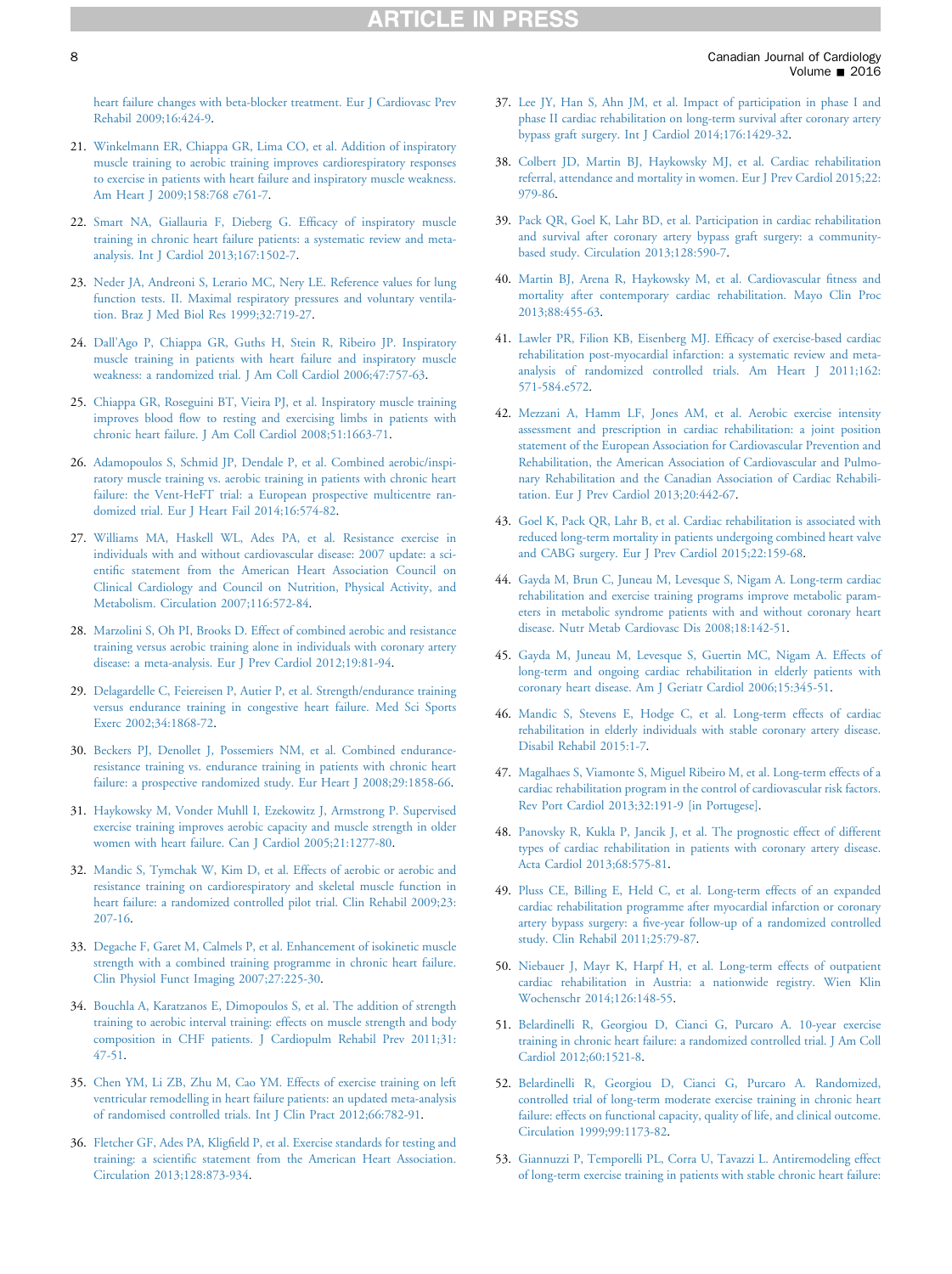#### <span id="page-8-0"></span>Gayda et al. 9

#### Combined Exercise Training in Cardiac Patients

[results of the Exercise in Left Ventricular Dysfunction and Chronic Heart](http://refhub.elsevier.com/S0828-282X(16)00057-X/sref53) [Failure \(ELVD-CHF\) trial. Circulation 2003;108:554-9.](http://refhub.elsevier.com/S0828-282X(16)00057-X/sref53)

- 54. [Kavanagh T, Myers MG, Baigrie RS, et al. Quality of life and cardio](http://refhub.elsevier.com/S0828-282X(16)00057-X/sref54)[respiratory function in chronic heart failure: effects of 12 months](http://refhub.elsevier.com/S0828-282X(16)00057-X/sref54)' aerobic [training. Heart 1996;76:42-9](http://refhub.elsevier.com/S0828-282X(16)00057-X/sref54).
- 55. [Delagardelle C, Feiereisen P, Krecke R, Essamri B, Beissel J. Objective](http://refhub.elsevier.com/S0828-282X(16)00057-X/sref55) effects of a 6 months' [endurance and strength training program in out](http://refhub.elsevier.com/S0828-282X(16)00057-X/sref55)[patients with congestive heart failure. Med Sci Sports Exerc 1999;31:](http://refhub.elsevier.com/S0828-282X(16)00057-X/sref55) [1102-7.](http://refhub.elsevier.com/S0828-282X(16)00057-X/sref55)
- 56. [Tenenbaum A, Freimark D, Ahron E, et al. Long-term versus](http://refhub.elsevier.com/S0828-282X(16)00057-X/sref56) [intermediate-term supervised exercise training in advanced heart failure:](http://refhub.elsevier.com/S0828-282X(16)00057-X/sref56) [effects on exercise tolerance and mortality. Int J Cardiol 2006;113:](http://refhub.elsevier.com/S0828-282X(16)00057-X/sref56) [364-70.](http://refhub.elsevier.com/S0828-282X(16)00057-X/sref56)
- 57. [Prescott E, Hjardem-Hansen R, Dela F, et al. Effects of a 14-month low](http://refhub.elsevier.com/S0828-282X(16)00057-X/sref57)[cost maintenance training program in patients with chronic systolic heart](http://refhub.elsevier.com/S0828-282X(16)00057-X/sref57) [failure: a randomized study. Eur J Cardiovasc Prev Rehabil 2009;16:](http://refhub.elsevier.com/S0828-282X(16)00057-X/sref57) [430-7.](http://refhub.elsevier.com/S0828-282X(16)00057-X/sref57)
- 58. [Juneau M, Hayami D, Gayda M, Lacroix S, Nigam A. Provocative issues](http://refhub.elsevier.com/S0828-282X(16)00057-X/sref58) [in heart disease prevention. Can J Cardiol 2014;30:S401-9.](http://refhub.elsevier.com/S0828-282X(16)00057-X/sref58)
- 59. [Keteyian SJ, Leifer ES, Houston-Miller N, et al. Relation between vol](http://refhub.elsevier.com/S0828-282X(16)00057-X/sref59)[ume of exercise and clinical outcomes in patients with heart failure. J Am](http://refhub.elsevier.com/S0828-282X(16)00057-X/sref59) [Coll Cardiol 2012;60:1899-905.](http://refhub.elsevier.com/S0828-282X(16)00057-X/sref59)
- 60. [Keteyian SJ, Pina IL, Hibner BA, Fleg JL. Clinical role of exercise](http://refhub.elsevier.com/S0828-282X(16)00057-X/sref60) [training in the management of patients with chronic heart failure.](http://refhub.elsevier.com/S0828-282X(16)00057-X/sref60) [J Cardiopulm Rehabil Prev 2010;30:67-76.](http://refhub.elsevier.com/S0828-282X(16)00057-X/sref60)
- 61. [Meyer P, Gayda M, Juneau M, Nigam A. High-intensity aerobic interval](http://refhub.elsevier.com/S0828-282X(16)00057-X/sref61) [exercise in chronic heart failure. Curr Heart Fail Rep 2013;10:130-8.](http://refhub.elsevier.com/S0828-282X(16)00057-X/sref61)
- 62. [Guiraud T, Nigam A, Gremeaux V, et al. High-intensity interval training](http://refhub.elsevier.com/S0828-282X(16)00057-X/sref62) [in cardiac rehabilitation. Sports Med 2012;42:587-605](http://refhub.elsevier.com/S0828-282X(16)00057-X/sref62).
- 63. [Gibala MJ, Little JP, Macdonald MJ, Hawley JA. Physiological adapta](http://refhub.elsevier.com/S0828-282X(16)00057-X/sref63)[tions to low-volume, high-intensity interval training in health and](http://refhub.elsevier.com/S0828-282X(16)00057-X/sref63) [disease. J Physiol 2012;590:1077-84.](http://refhub.elsevier.com/S0828-282X(16)00057-X/sref63)
- 64. [Meyer K, Samek L, Schwaibold M, et al. Physical responses to different](http://refhub.elsevier.com/S0828-282X(16)00057-X/sref64) [modes of interval exercise in patients with chronic heart fail](http://refhub.elsevier.com/S0828-282X(16)00057-X/sref64)[ure](http://refhub.elsevier.com/S0828-282X(16)00057-X/sref64)-[application to exercise training. Eur Heart J 1996;17:1040-7](http://refhub.elsevier.com/S0828-282X(16)00057-X/sref64).
- 65. [Meyer P, Normandin E, Gayda M, et al. High-intensity interval exercise](http://refhub.elsevier.com/S0828-282X(16)00057-X/sref65) [in chronic heart failure: protocol optimization. J Card Fail 2012;18:](http://refhub.elsevier.com/S0828-282X(16)00057-X/sref65) [126-33.](http://refhub.elsevier.com/S0828-282X(16)00057-X/sref65)
- 66. [Normandin E, Nigam A, Meyer P, et al. Acute responses to intermittent](http://refhub.elsevier.com/S0828-282X(16)00057-X/sref66) [and continuous exercise in heart failure patients. Can J Cardiol 2013;29:](http://refhub.elsevier.com/S0828-282X(16)00057-X/sref66) [466-71.](http://refhub.elsevier.com/S0828-282X(16)00057-X/sref66)
- 67. [Guiraud T, Juneau M, Nigam A, et al. Optimization of high intensity](http://refhub.elsevier.com/S0828-282X(16)00057-X/sref67) [interval exercise in coronary heart disease. Eur J Appl Physiol 2010;108:](http://refhub.elsevier.com/S0828-282X(16)00057-X/sref67) [733-40.](http://refhub.elsevier.com/S0828-282X(16)00057-X/sref67)
- 68. [Guiraud T, Gayda M, Juneau M, et al. A single bout of high-intensity](http://refhub.elsevier.com/S0828-282X(16)00057-X/sref68) [interval exercise does not increase endothelial or platelet microparticles](http://refhub.elsevier.com/S0828-282X(16)00057-X/sref68) in stable, physically fi[t men with coronary heart disease. Can J Cardiol](http://refhub.elsevier.com/S0828-282X(16)00057-X/sref68) [2013;29:1285-91.](http://refhub.elsevier.com/S0828-282X(16)00057-X/sref68)
- 69. [Guiraud T, Labrunee M, Gaucher-Cazalis K, et al. High-intensity](http://refhub.elsevier.com/S0828-282X(16)00057-X/sref69) [interval exercise improves vagal tone and decreases arrhythmias in chronic](http://refhub.elsevier.com/S0828-282X(16)00057-X/sref69) [heart failure. Med Sci Sports Exerc 2013;45:1861-7](http://refhub.elsevier.com/S0828-282X(16)00057-X/sref69).
- 70. [Gayda M, Normandin E, Meyer P, et al. Central hemodynamic responses](http://refhub.elsevier.com/S0828-282X(16)00057-X/sref70) [during acute high-intensity interval exercise and moderate continuous](http://refhub.elsevier.com/S0828-282X(16)00057-X/sref70) [exercise in patients with heart failure. Appl Physiol Nutr Metab 2012;37:](http://refhub.elsevier.com/S0828-282X(16)00057-X/sref70) [1171-8.](http://refhub.elsevier.com/S0828-282X(16)00057-X/sref70)
- 71. [Gayda M, Normandin E, Meyer P, Juneau M, Nigam A. Comparison of](http://refhub.elsevier.com/S0828-282X(16)00057-X/sref71) [carbohydrate and lipid oxidation during continuous and intermittent](http://refhub.elsevier.com/S0828-282X(16)00057-X/sref71) [exercise in patients with chronic heart failure. Can J Cardiol 2013;29:](http://refhub.elsevier.com/S0828-282X(16)00057-X/sref71) [990-2.](http://refhub.elsevier.com/S0828-282X(16)00057-X/sref71)
- 72. [Guiraud T, Nigam A, Juneau M, et al. Acute responses to high-intensity](http://refhub.elsevier.com/S0828-282X(16)00057-X/sref72) [intermittent exercise in CHD patients. Med Sci Sports Exerc 2011;43:](http://refhub.elsevier.com/S0828-282X(16)00057-X/sref72) [211-7.](http://refhub.elsevier.com/S0828-282X(16)00057-X/sref72)
- 73. [Fu TC, Wang CH, Lin PS, et al. Aerobic interval training improves](http://refhub.elsevier.com/S0828-282X(16)00057-X/sref73) oxygen uptake effi[ciency by enhancing cerebral and muscular hemo](http://refhub.elsevier.com/S0828-282X(16)00057-X/sref73)[dynamics in patients with heart failure. Int J Cardiol 2013;167:](http://refhub.elsevier.com/S0828-282X(16)00057-X/sref73) [41-50.](http://refhub.elsevier.com/S0828-282X(16)00057-X/sref73)
- 74. [Wisloff U, Stoylen A, Loennechen JP, et al. Superior cardiovascular ef](http://refhub.elsevier.com/S0828-282X(16)00057-X/sref74)[fect of aerobic interval training versus moderate continuous training in](http://refhub.elsevier.com/S0828-282X(16)00057-X/sref74) [heart failure patients: a randomized study. Circulation 2007;115:](http://refhub.elsevier.com/S0828-282X(16)00057-X/sref74) [3086-94.](http://refhub.elsevier.com/S0828-282X(16)00057-X/sref74)
- 75. [Meyer K, Lehmann M, Sunder G, Keul J, Weidemann H. Interval versus](http://refhub.elsevier.com/S0828-282X(16)00057-X/sref75) [continuous exercise training after coronary bypass surgery: a comparison](http://refhub.elsevier.com/S0828-282X(16)00057-X/sref75) [of training-induced acute reactions with respect to the effectiveness of the](http://refhub.elsevier.com/S0828-282X(16)00057-X/sref75) [exercise methods. Clin Cardiol 1990;13:851-61.](http://refhub.elsevier.com/S0828-282X(16)00057-X/sref75)
- 76. [Warburton DE, McKenzie DC, Haykowsky MJ, et al. Effectiveness of](http://refhub.elsevier.com/S0828-282X(16)00057-X/sref76) [high-intensity interval training for the rehabilitation of patients with](http://refhub.elsevier.com/S0828-282X(16)00057-X/sref76) [coronary artery disease. Am J Cardiol 2005;95:1080-4.](http://refhub.elsevier.com/S0828-282X(16)00057-X/sref76)
- 77. [Meyer P, Gayda M, Normandin E, et al. High-intensity interval training](http://refhub.elsevier.com/S0828-282X(16)00057-X/sref77) [may reduce in-stent restenosis following percutaneous coronary inter](http://refhub.elsevier.com/S0828-282X(16)00057-X/sref77)[vention with stent implantation: A randomized controlled trial evaluating](http://refhub.elsevier.com/S0828-282X(16)00057-X/sref77) [the relationship to endothelial function and in](http://refhub.elsevier.com/S0828-282X(16)00057-X/sref77)flammation. Am Heart J [2009;158:734-41.](http://refhub.elsevier.com/S0828-282X(16)00057-X/sref77)
- 78. Aamot IL, Karlsen T, Dalen H, Stoylen A. Long-term exercise adherence after high-intensity interval training in cardiac rehabilitation: a randomized study [e-pub ahead of print]. Physiother Res Int [http://dx.doi.org/](http://dx.doi.org/10.1002/pri.1619) [10.1002/pri.1619](http://dx.doi.org/10.1002/pri.1619). Accessed January 27, 2016.
- 79. [Moholdt T, Aamot IL, Granoien I, et al. Long-term follow-up after](http://refhub.elsevier.com/S0828-282X(16)00057-X/sref79) [cardiac rehabilitation: a randomized study of usual care exercise training](http://refhub.elsevier.com/S0828-282X(16)00057-X/sref79) [versus aerobic interval training after myocardial infarction. Int J Cardiol](http://refhub.elsevier.com/S0828-282X(16)00057-X/sref79) [2011;152:388-90.](http://refhub.elsevier.com/S0828-282X(16)00057-X/sref79)
- 80. [Aamot IL, Forbord SH, Gustad K, et al. Home-based versus hospital](http://refhub.elsevier.com/S0828-282X(16)00057-X/sref80)[based high-intensity interval training in cardiac rehabilitation: a](http://refhub.elsevier.com/S0828-282X(16)00057-X/sref80) [randomized study. Eur J Prev Cardiol 2014;21:1070-8](http://refhub.elsevier.com/S0828-282X(16)00057-X/sref80).
- 81. [Moholdt T, Bekken Vold M, Grimsmo J, Slørdahl SA, Wisløff U.](http://refhub.elsevier.com/S0828-282X(16)00057-X/sref81) [Home-based aerobic interval training improves peak oxygen uptake equal](http://refhub.elsevier.com/S0828-282X(16)00057-X/sref81) [to residential cardiac rehabilitation: a randomized, controlled trial. PLoS](http://refhub.elsevier.com/S0828-282X(16)00057-X/sref81) [One 2012;7:e41199.](http://refhub.elsevier.com/S0828-282X(16)00057-X/sref81)
- 82. [Elliott AD, Rajopadhyaya K, Bentley DJ, Beltrame JF,](http://refhub.elsevier.com/S0828-282X(16)00057-X/sref82) [Aromataris EC. Interval training versus continuous exercise in pa](http://refhub.elsevier.com/S0828-282X(16)00057-X/sref82)[tients with coronary artery disease: a meta-analysis. Heart Lung Circ](http://refhub.elsevier.com/S0828-282X(16)00057-X/sref82) [2015;24:149-57.](http://refhub.elsevier.com/S0828-282X(16)00057-X/sref82)
- 83. [Haykowsky MJ, Timmons MP, Kruger C, et al. Meta-analysis of aerobic](http://refhub.elsevier.com/S0828-282X(16)00057-X/sref83) [interval training on exercise capacity and systolic function in patients with](http://refhub.elsevier.com/S0828-282X(16)00057-X/sref83) [heart failure and reduced ejection fractions. Am J Cardiol 2013;111:](http://refhub.elsevier.com/S0828-282X(16)00057-X/sref83) [1466-9.](http://refhub.elsevier.com/S0828-282X(16)00057-X/sref83)
- 84. [Ismail H, McFarlane JR, Nojoumian AH, Dieberg G, Smart NA.](http://refhub.elsevier.com/S0828-282X(16)00057-X/sref84) [Clinical outcomes and cardiovascular responses to different exercise](http://refhub.elsevier.com/S0828-282X(16)00057-X/sref84) [training intensities in patients with heart failure: a systematic review and](http://refhub.elsevier.com/S0828-282X(16)00057-X/sref84) [meta-analysis. JACC Heart Fail 2013;1:514-22](http://refhub.elsevier.com/S0828-282X(16)00057-X/sref84).
- 85. [Pattyn N, Coeckelberghs E, Buys R, Cornelissen VA, Vanhees L. Aerobic](http://refhub.elsevier.com/S0828-282X(16)00057-X/sref85) [interval training vs moderate continuous training in coronary artery](http://refhub.elsevier.com/S0828-282X(16)00057-X/sref85) [disease patients: a systematic review and meta-analysis. Sports Med](http://refhub.elsevier.com/S0828-282X(16)00057-X/sref85) [2014;44:687-700.](http://refhub.elsevier.com/S0828-282X(16)00057-X/sref85)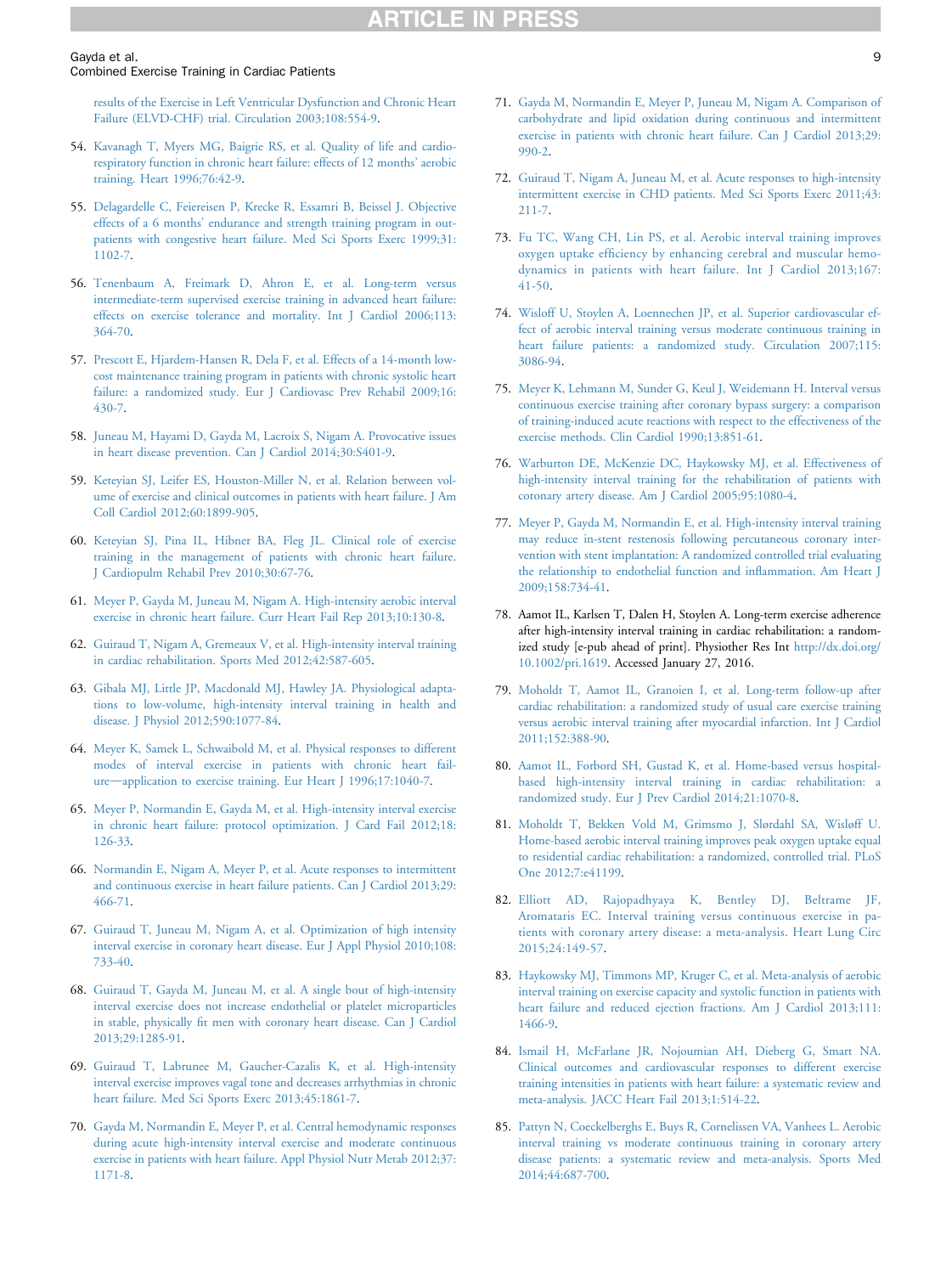- <span id="page-9-0"></span>86. [Conraads VM, Pattyn N, De Maeyer C, et al. Aerobic interval training](http://refhub.elsevier.com/S0828-282X(16)00057-X/sref86) [and continuous training equally improve aerobic exercise capacity in](http://refhub.elsevier.com/S0828-282X(16)00057-X/sref86) [patients with coronary artery disease: the SAINTEX-CAD study. Int](http://refhub.elsevier.com/S0828-282X(16)00057-X/sref86) [J Cardiol 2015;179:203-10.](http://refhub.elsevier.com/S0828-282X(16)00057-X/sref86)
- 87. [Tschentscher M, Eichinger J, Egger A, et al. High-intensity interval](http://refhub.elsevier.com/S0828-282X(16)00057-X/sref87) [training is not superior to other forms of endurance training during](http://refhub.elsevier.com/S0828-282X(16)00057-X/sref87) [cardiac rehabilitation. Eur J Prev Cardiol 2016;23:14-20.](http://refhub.elsevier.com/S0828-282X(16)00057-X/sref87)
- 88. [Arena R, Myers J, Forman DE, Lavie CJ, Guazzi M. Should high](http://refhub.elsevier.com/S0828-282X(16)00057-X/sref88)[intensity-aerobic interval training become the clinical standard in heart](http://refhub.elsevier.com/S0828-282X(16)00057-X/sref88) [failure? Heart Fail Rev 2013;18:95-105](http://refhub.elsevier.com/S0828-282X(16)00057-X/sref88).
- 89. [Rognmo O, Moholdt T, Bakken H, et al. Cardiovascular risk of high](http://refhub.elsevier.com/S0828-282X(16)00057-X/sref89)[versus moderate-intensity aerobic exercise in coronary heart disease](http://refhub.elsevier.com/S0828-282X(16)00057-X/sref89) [patients. Circulation 2012;126:1436-40](http://refhub.elsevier.com/S0828-282X(16)00057-X/sref89).
- 90. [Moholdt T, Aamot IL, Granoien I, et al. Aerobic interval training in](http://refhub.elsevier.com/S0828-282X(16)00057-X/sref90)[creases peak oxygen uptake more than usual care exercise training in](http://refhub.elsevier.com/S0828-282X(16)00057-X/sref90) [myocardial infarction patients: a randomized controlled study. Clin](http://refhub.elsevier.com/S0828-282X(16)00057-X/sref90) [Rehabil 2012;26:33-44.](http://refhub.elsevier.com/S0828-282X(16)00057-X/sref90)
- 91. [Stoylen A, Conraads V, Halle M, et al. Controlled study of myocardial](http://refhub.elsevier.com/S0828-282X(16)00057-X/sref91) [recovery after interval training in heart failure: SMARTEX-HF](http://refhub.elsevier.com/S0828-282X(16)00057-X/sref91)-[ratio](http://refhub.elsevier.com/S0828-282X(16)00057-X/sref91)[nale and design. Eur J Prev Cardiol 2012;19:813-21](http://refhub.elsevier.com/S0828-282X(16)00057-X/sref91).

#### Supplementary Material

To access the supplementary material accompanying this article, visit the online version of the Canadian Journal of Cardiology at [www.onlinecjc.ca](http://www.onlinecjc.ca) and at [http://dx.doi.org/10.](http://dx.doi.org/10.1016/j.cjca.2016.01.017) [1016/j.cjca.2016.01.017](http://dx.doi.org/10.1016/j.cjca.2016.01.017).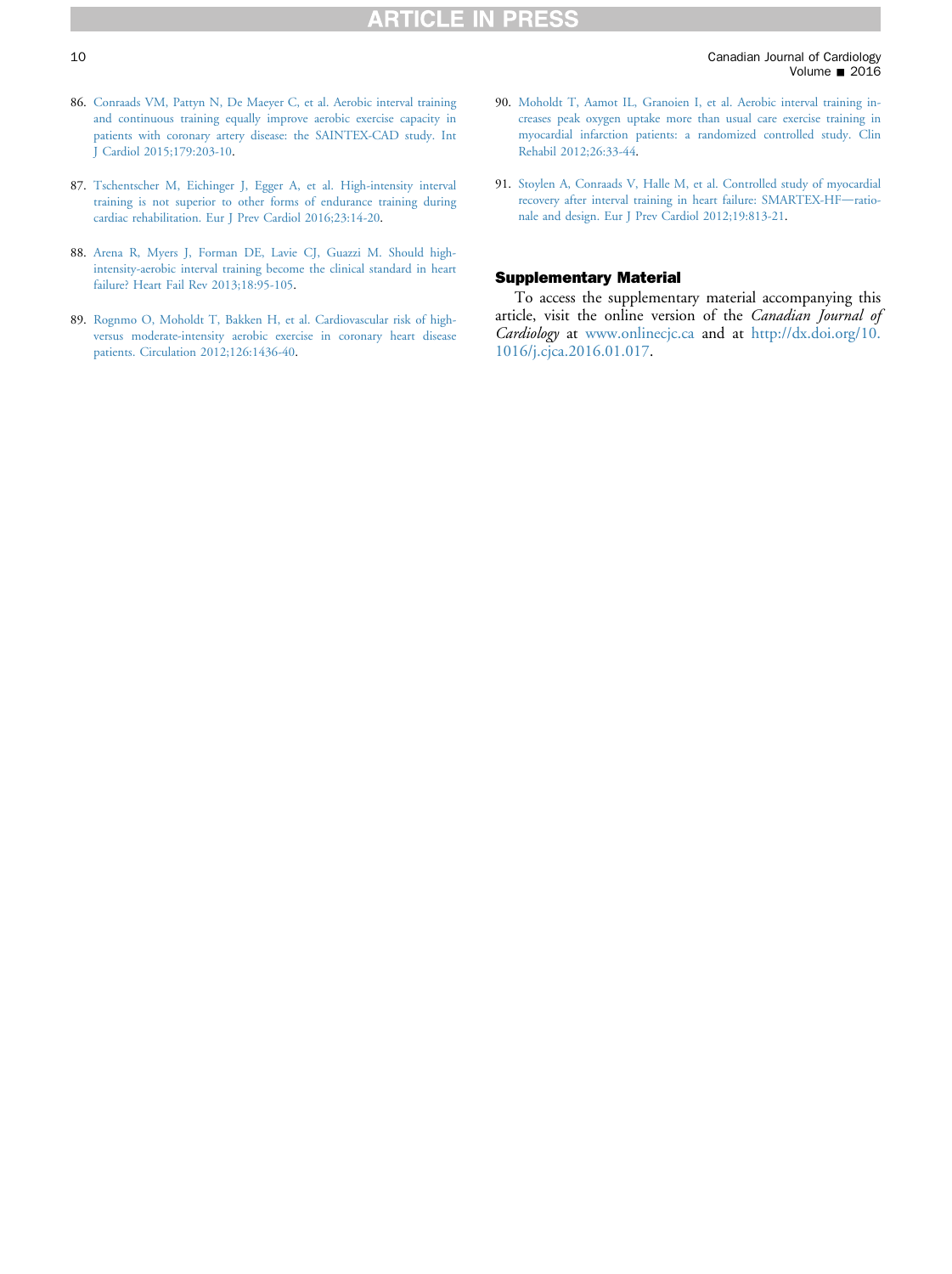## **SUPPLEMENTARY MATERIAL**

**Supplemental Table S1:** Progressive model for inspiratory muscle training (IMT) in cardiac patients

| Cardiac patients                      | Stage                    | Aims/Intensity   | Session duration | Frequency           | Site/Location                              |
|---------------------------------------|--------------------------|------------------|------------------|---------------------|--------------------------------------------|
| CHF (NHYA III-IV)<br>Low function CHD | Initiation<br>Week $0-4$ | 30 % of PImax    | $2 \times 5$ min | 2-3 sessions/week   | 1x/week supervised<br>for load adjustments |
|                                       | Maintenance<br>Week $>4$ | 30 -60% of PImax | $20-30$ min/day  | $>3$ sessions/week* | Home-based<br>sessions                     |
| CHF (NYHA I-II)<br><b>CHD</b>         | Initiation<br>Week $0-4$ | 30 % of PImax    | $3 \times 5$ min | 3 sessions/week     | 1x/week supervised<br>for load adjustments |
|                                       | Maintenance<br>Week $>4$ | 30-60 % of PImax | $20-30$ min/day  | $>3$ sessions/week* | Home-based<br>sessions                     |

\* Depending on training combination with CAET, HIIT and/or RT.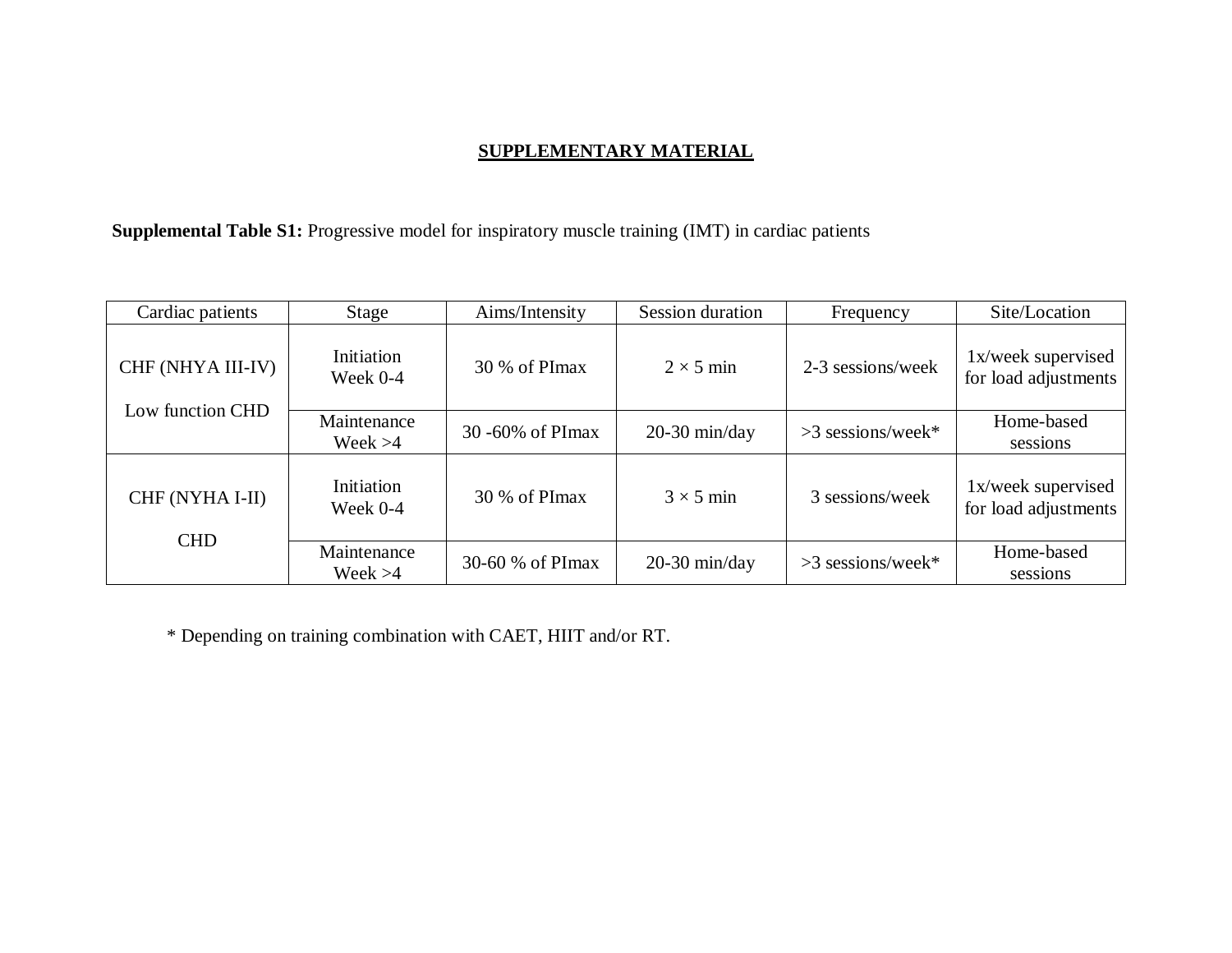| <b>Patient profile</b>             | <b>Stage of training</b>    | <b>IMT</b>                                         | <b>RT</b>                                                                                                                                                                                                                             | <b>CAET</b> and/or HIIT                                                                                                                                                   |
|------------------------------------|-----------------------------|----------------------------------------------------|---------------------------------------------------------------------------------------------------------------------------------------------------------------------------------------------------------------------------------------|---------------------------------------------------------------------------------------------------------------------------------------------------------------------------|
|                                    | Initiation<br>(Week $0-4$ ) | 2 sessions/week<br>30 % of PImax                   | 2x week when combined with AT:<br>$<$ 30 % of 1RM,<br>5-10 repetitions,<br>1-3 sets (RPE $<$ 11-12)                                                                                                                                   | <b>3xweek CAET</b><br>50-70% of PPO (RPE: 11-15)                                                                                                                          |
| CHF (NHYA III)<br>Low function CHD | Improvement<br>(Week 4-12)  | 3 sessions/week<br>$30 - 60\% \text{ of}$<br>PImax | For endurance/coordination: 2x<br>week when combined with AT:<br>30-50 % of 1-RM,<br>10-25 repetitions,<br>sets of 1-3 (RPE 12-13);<br>For hypertrophy: $40-60\%$ of 1-<br><b>RM</b><br>8-15 repetitions, 1-3 sets (RPE<br>$13-15$ ). | 2x CAET and 1x HIIT (SI)/week<br>Then 2/HIIT and 1/CAET<br>CAET: 50-70% of PPO<br>$(RPE:11-15)$<br>HIIT-SI: 15 seconds to 1 min at 70-<br>100 % of PPO (RPE: 15 -18):     |
|                                    | Maintenance<br>(Week > 12)  | 2 sessions/week<br>$30 - 60\% \text{ of}$<br>PImax | Strength training: 2x week when<br>combined with AT<br>60-80% of 1-RM<br>8-10 repetitions, 1-3 sets<br>$(RPE \approx 15)$                                                                                                             | $2x$ CAET and 1x HIIT (SI +<br>MI)/week<br>HIIT-MI: 1 to 3 min at $90-110$ %<br>of PPO (RPE $> 15$ )<br>HIIT-SI: 15 seconds to 1 min at<br>100–120 % of PPO (RPE: 15-18). |
| CHF (NYHA I-II)<br><b>CHD</b>      | Initiation<br>(Week $0-4$ ) | 3 sessions/week<br>30 % of PImax                   | 2x week when combined with AT:<br>$<$ 30 % of 1RM,<br>5-10 repetitions,<br>1-3 sets (RPE $<$ 11-12).                                                                                                                                  | $2x$ CAET and $1x$ HIIT (SI)/week<br>HIIT-SI: 15 seconds to 1 min at 80-<br>100% of PPO (RPE: 15-18).                                                                     |
|                                    | Improvement                 | 3 sessions/week                                    | For endurance/coordination:<br>2x                                                                                                                                                                                                     | <b>HIIT</b><br><b>CAET</b><br>1x<br>and<br>2x                                                                                                                             |

**Supplemental Table S2**: Progression model for combined exercise training in cardiac patients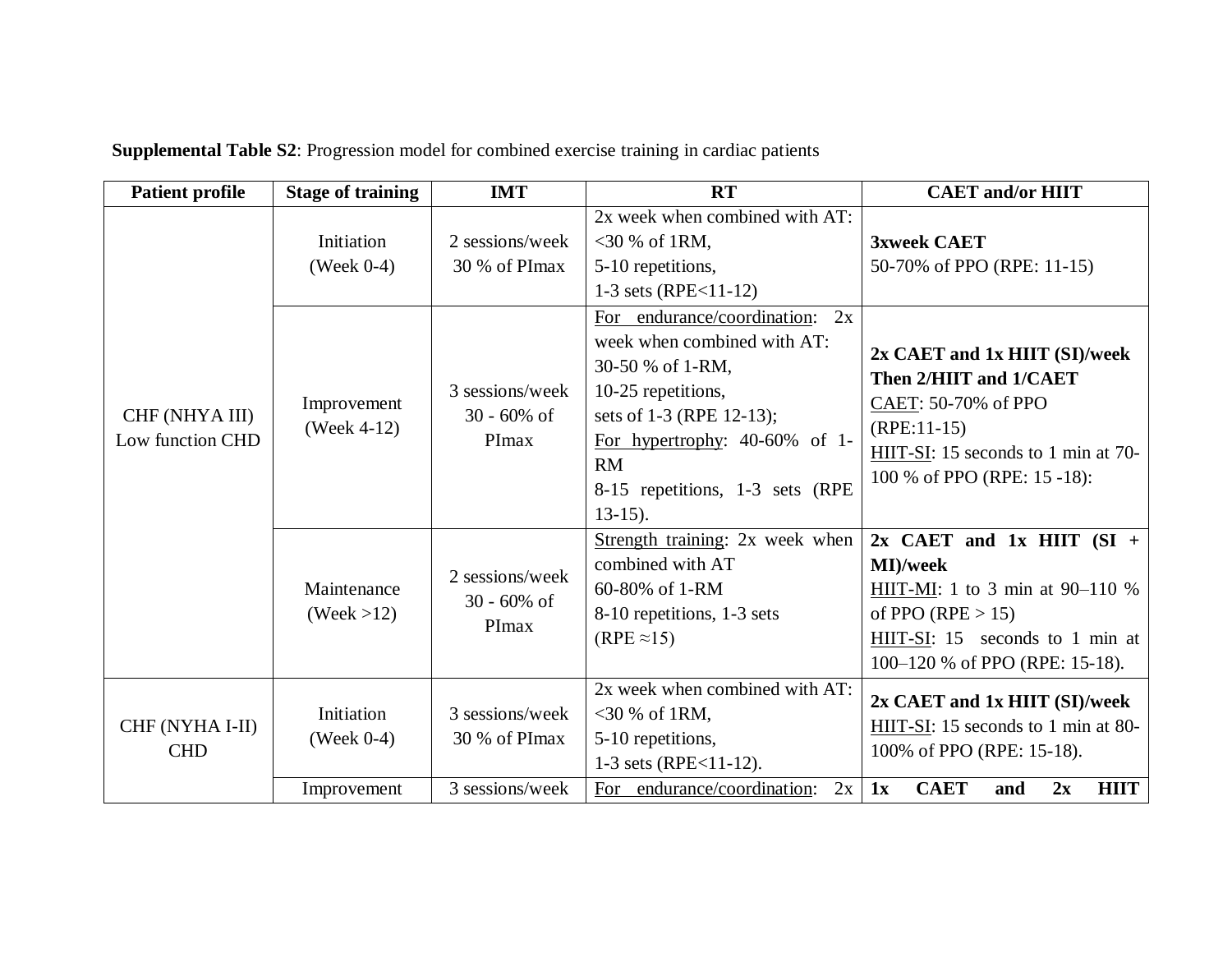|  | (Week 4-12)            | $30 - 60\% \text{ of}$                              | week when combined with AT:      | $(SI+MI)/week$                     |
|--|------------------------|-----------------------------------------------------|----------------------------------|------------------------------------|
|  |                        | PImax                                               | 30-50 % of 1-RM,                 |                                    |
|  |                        |                                                     | 10-25 repetitions,               | CAET: 50-70% of PPO                |
|  |                        |                                                     | sets of 1-3 (RPE 12-13);         | $(RPE: 11-15)$                     |
|  |                        |                                                     | For hypertrophy: $40-60\%$ of 1- | HIIT-MI: 1 to 3 min at $95-100$ %  |
|  |                        |                                                     | <b>RM</b>                        | of $VO_2$ peak (RPE > 15)          |
|  |                        |                                                     | 8-15 repetitions,                | HIIT-SI: 10 seconds to 1 min at    |
|  |                        |                                                     | 1-3 sets (RPE 13-15).            | 100–120 % of $VO_2$ peak (RPE: 15– |
|  |                        |                                                     |                                  | 18).                               |
|  |                        |                                                     |                                  | CAET or HIIT $(MI+LI)$ - 3x        |
|  |                        | 2 sessions/week*<br>$30 - 60\% \text{ of}$<br>PImax | Strength training: 2x week when  | week                               |
|  |                        |                                                     | combined with AT                 | CAET: 50-70% of PPO                |
|  | Maintenance            |                                                     | 60-80% of 1-RM                   | $(RPE 14-16)$                      |
|  | $( \text{Week} > 12 )$ |                                                     | 8-10 repetitions, 1-3 sets       | HIIT-MI: 1 to 3 min at $95-100$ %  |
|  |                        |                                                     | $(RPE \approx 15)$               | of $VO_2$ peak (RPE > 15)          |
|  |                        |                                                     |                                  | HIIT-LI: 3 to 4 min at 80–85 % of  |
|  |                        |                                                     |                                  | VO <sub>2</sub> peak (RPE > 15)    |

PImax – maximal inspiratory pressure; IMT – inspiratory muscle training; RT- resistance training; CAET: continuous aerobic exercise training; HIIT: high intensity interval training; HRR – heart rate reserve; RPE – rate of perceived exertion; SI: short intervals; MI: moderate intervals; AT-aerobic training. \*Evaluate the necessity to be continued (IMP <70% age and gender predicted).

IMT proposal was based on the following studies : references 15,16, 21, 22, 24 and 25.

RT proposal was based on the following studies : references 10-12, and 27.

Combined methods proposal was based on the following studies : references 8, 9, 13, 21 and 29-34.

HIIT proposal (SI, MI and LI) was based on the following studies: references 64-91.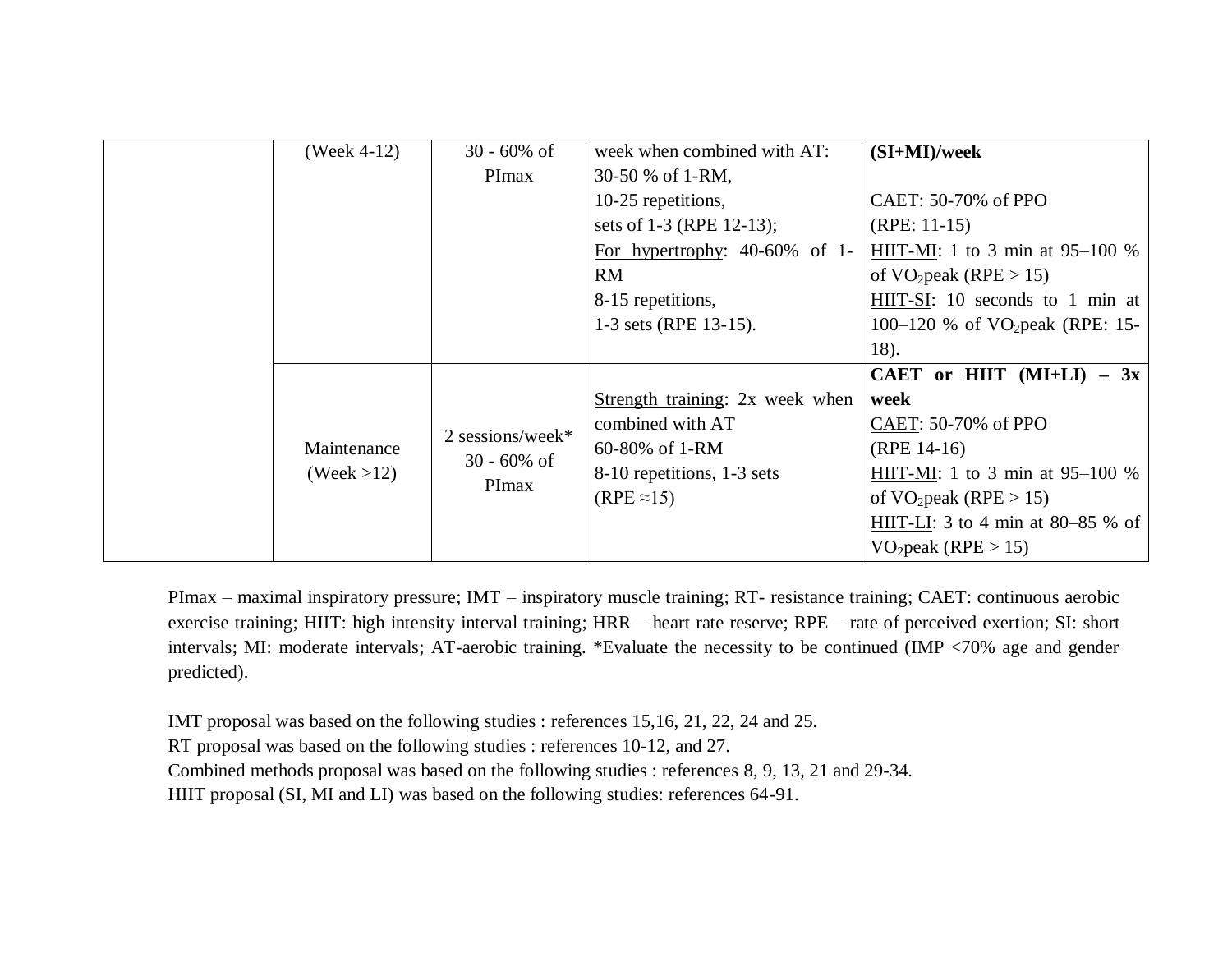**Supplemental Table S3: Expected effects of exercise modalities on functional capacity and cardiovascular risks factors in cardiac patients.**

| Parameters           | <b>IMT</b>                            | <b>RT</b>                 | <b>CAET</b>                                | <b>HIIT</b>                                                      | CAET vs. HIIT                       |
|----------------------|---------------------------------------|---------------------------|--------------------------------------------|------------------------------------------------------------------|-------------------------------------|
|                      |                                       |                           | $+15\%$ <sup>4</sup>                       |                                                                  |                                     |
| VO <sub>2</sub> peak | $+ 2.59 [0.90, 4.28]$                 | $+9.3%$                   | $+ 2.61 \pm 2.12$ ml/min/kg                | $+4.26 \pm 2.47$ ml/min/kg                                       | <b>Favours HIIT:</b>                |
|                      | ml/min/kg (CHF) $^{-1}$               | (CHF) <sup>3</sup>        | $\text{(CHD)}^5$                           | $\text{(CHD)}^5$                                                 | 1.60 [0.18, 3.02](CHD) <sup>5</sup> |
|                      |                                       |                           | $+2.17$ [1.34, 2.99]                       | $+3.33$ [0.53, 6.13] ml/min/kg                                   | <b>Favours HIIT:</b>                |
|                      | $+52$ sec. (exercise time)            |                           | ml/min/kg                                  | $(CHF)$ <sup>6</sup>                                             | 1.04 [0.42, 1.66](CHF) <sup>7</sup> |
|                      | $\text{(CHD)}^2$                      |                           | $(CHF)$ <sup>6</sup>                       |                                                                  |                                     |
| Muscle               | $IMP: + 22.62 [3.7, 41.5]$            | $MS: + 27 %$              | $MS: + 14 \% * (CHD)13$<br>19              |                                                                  |                                     |
| strength             | cmH <sub>2</sub> O (CHF) <sup>1</sup> | * (CHF) $8-12$            |                                            |                                                                  |                                     |
|                      | PFR: $+25.6$ l/min (CHD) <sup>2</sup> | $MS: +22.6$               | $MS: + 8 \% * (CHF)$<br>11, 20             |                                                                  |                                     |
|                      |                                       | $\frac{\% (CHD)^{13}}{2}$ |                                            |                                                                  |                                     |
| <b>BMI</b>           |                                       | $BMI: +1.7%$              | $\Delta$ BMI: -0.3±0.64 kg/m <sup>2</sup>  | $\Delta$ BMI: + 0.1±0.61 $\frac{1}{\text{kg/m}^2}$ <sup>21</sup> | Trends in favours of                |
| <b>or</b>            |                                       | $(CHF)^{11}$              | $21$ (CHD)                                 | (CHD)                                                            | CAET for BM: 0.78 [-                |
| BM                   |                                       | $BM: +1.4 %$              | BMI: -1.5 % $^{4}$ (CHD)                   |                                                                  | $0.01, 1.58$ (CHD) <sup>5</sup>     |
|                      |                                       | $(CHF)$ <sup>11</sup>     | $\Delta$ BM : -0.5 kg±2.05 $^{21}$         | $\Delta$ BM: + 0.5±2.20 kg <sup>21</sup>                         |                                     |
|                      |                                       | $BM: +0.2\%$              | (CHD)                                      | (CHD)                                                            |                                     |
|                      |                                       | $\text{(CHD)}^{13}$       |                                            | BM: -0.3% (CHF) $^{22}$                                          |                                     |
| <b>Resting BP</b>    |                                       |                           | $\Delta$ SBP : -3.2 (-5.4 to 0.9)          | $\Delta$ SBP : 0.0 $\pm$ 2.19 mmHg <sup>21</sup>                 | Trends in favours of                |
|                      |                                       |                           | mmHg <sup>23</sup>                         | (CHD)                                                            | CAET: -3.44 [-7.25, 0.36]           |
|                      |                                       |                           | $\Delta$ DBP: -1.2 (-2.7 to 0.3)           | $\Delta$ DBP: - 1.1±1.29 mmHg <sup>21</sup>                      | $\text{(CHD)}^{24}$                 |
|                      |                                       |                           | mmHg <sup>23</sup>                         | (CHD)                                                            |                                     |
|                      |                                       |                           |                                            | $\Delta$ SBP : - 2 ±0.95 mmHg <sup>22</sup>                      |                                     |
|                      |                                       |                           |                                            | (CHF)                                                            |                                     |
|                      |                                       |                           |                                            | $\triangle$ DBP : -2 ±1.19 mmHg <sup>22</sup>                    |                                     |
|                      |                                       |                           |                                            | (CHF)                                                            |                                     |
| Total chol.          |                                       |                           | $\Delta$ :+0.16±0.12 mmol/1 <sup>21</sup>  | $\Delta$ :+ $\overline{0.17\pm 0.11}$ mmol/1 <sup>21</sup>       |                                     |
|                      |                                       |                           | (CHD)                                      | (CHD)                                                            |                                     |
|                      |                                       |                           | $-5\%$ <sup>4</sup> (CHD)                  | $-1.5\%$ <sup>22, 25</sup> * (CHF)                               |                                     |
| HDL-chol.            |                                       |                           | $\Delta$ :+0.09 ±0.04 mmol/1 <sup>21</sup> | $\Delta$ :+ 0.08±0.04 mmol/1 <sup>21</sup>                       |                                     |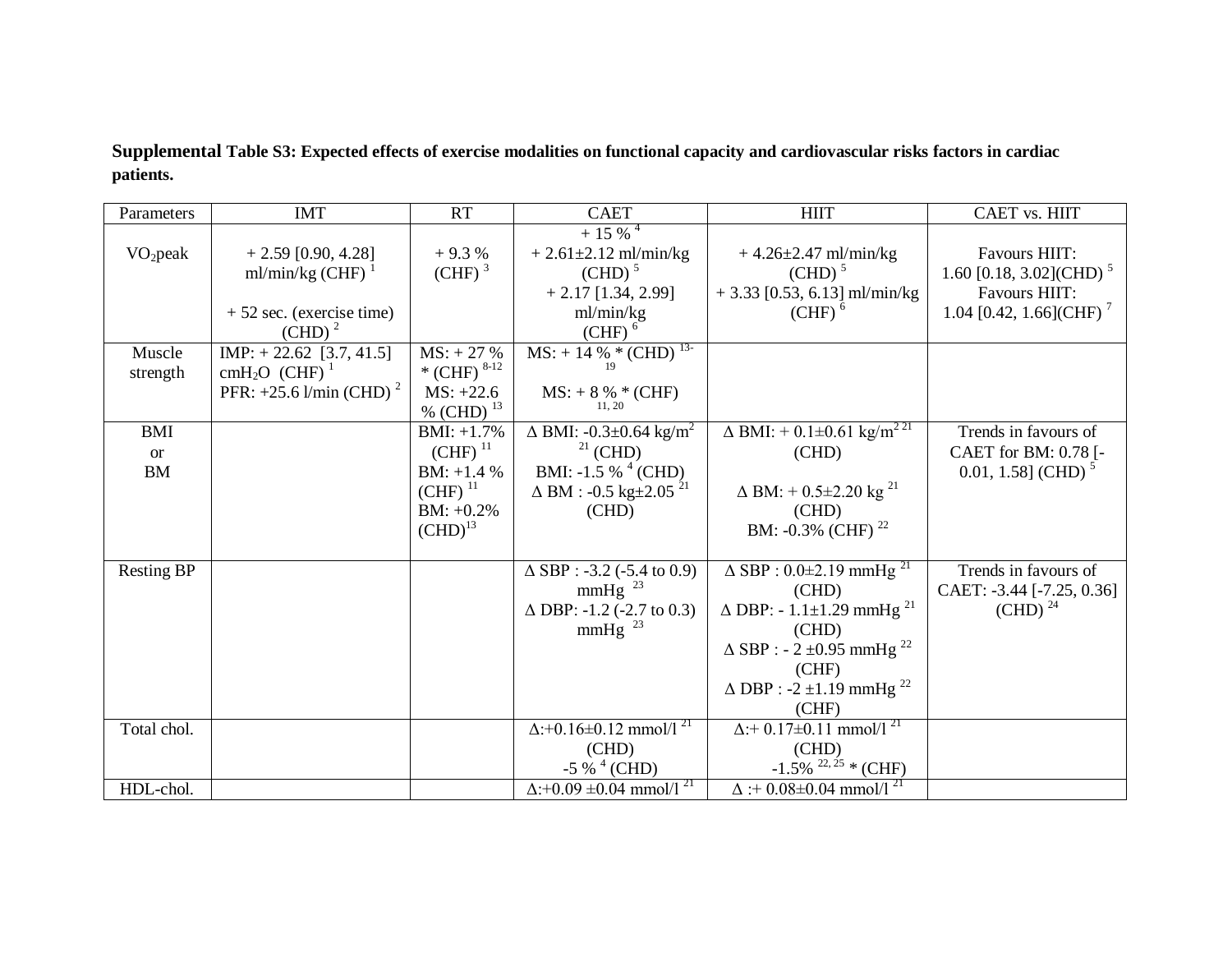|           |  | (CHD)<br>$+6\%$ <sup>4</sup> (CHD)                                          | (CHD)<br>+0.8% * (CHF) <sup>22, 25</sup>                                                   |  |
|-----------|--|-----------------------------------------------------------------------------|--------------------------------------------------------------------------------------------|--|
| LDL-chol. |  | $+0.07 \pm 0.10$ mmol/1 <sup>21</sup><br>(CHD)<br>$-2\%$ <sup>4</sup> (CHD) | $\Delta$ : +0.09±0.08 mmol/l <sup>21</sup><br>(CHD)<br>$-3.8\%$ * (CHF) $^{22,25}$         |  |
| TG        |  | $-0.03\pm0.07$ mmol/l <sup>21</sup><br>(CHD)<br>$-15\%$ <sup>4</sup> (CHD)  | $\Delta$ : - 0.02±0.15 mmol/1 <sup>21</sup><br>(CHD)<br>$-3.8\%$ * (CHF) <sup>22, 25</sup> |  |

IMT: inspiratory muscle training, RT: resistance training, CAET : continuous aerobic exercise training, HIIT: high-intensity interval training, IMP: inspiratory muscle pressure, MS: muscle strength, PFR: peak flow rate, BMI: body mass index, BM: body mass, BP: blood pressure, chol. : cholesterol, TG: triglycerides. \*= mean of the cited references.

### References:

- **1.** Montemezzo D, Fregonezi GA, Pereira DA, Britto RR, Reid WD. Influence of inspiratory muscle weakness on inspiratory muscle training responses in chronic heart failure patients: a systematic review and meta-analysis. *Arch Phys Med Rehabil.* 2014;95:1398-1407.
- **2.** Darnley GM, Gray AC, McClure SJ, et al. Effects of resistive breathing on exercise capacity and diaphragm function in patients with ischaemic heart disease. *Eur J Heart Fail.* 1999;1:297-300.
- **3.** Smart N, Marwick TH. Exercise training for patients with heart failure: a systematic review of factors that improve mortality and morbidity. *Am J Med.* 2004;116:693-706.
- **4.** Swift DL, Lavie CJ, Johannsen NM, et al. Physical activity, cardiorespiratory fitness, and exercise training in primary and secondary coronary prevention. *Circ J.* 2013;77:281-292.
- **5.** Pattyn N, Coeckelberghs E, Buys R, Cornelissen VA, Vanhees L. Aerobic interval training vs. moderate continuous training in coronary artery disease patients: a systematic review and meta-analysis. *Sports Med.* 2014;44:687-700.
- **6.** Ismail H, McFarlane JR, Nojoumian AH, Dieberg G, Smart NA. Clinical outcomes and cardiovascular responses to different exercise training intensities in patients with heart failure: a systematic review and meta-analysis. *JACC Heart Fail.* 2013;1:514-522.
- **7.** Smart NA, Dieberg G, Giallauria F. Intermittent versus continuous exercise training in chronic heart failure: a meta-analysis. *Int J Cardiol.* 2013;166:352-358.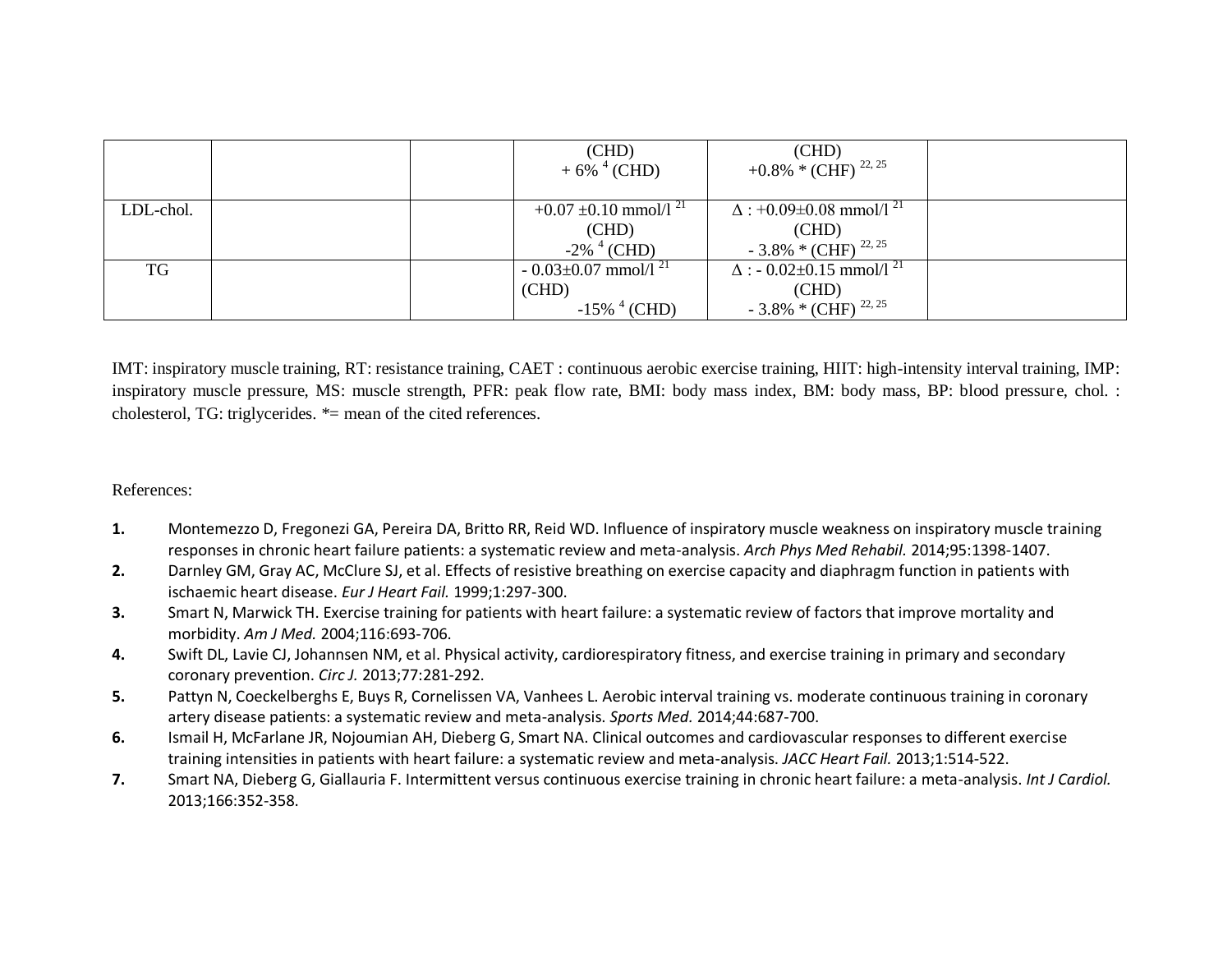- **8.** Magnusson G, Gordon A, Kaijser L, et al. High intensity knee extensor training, in patients with chronic heart failure. Major skeletal muscle improvement. *Eur Heart J.* 1996;17:1048-1055.
- **9.** Pu CT, Johnson MT, Forman DE, et al. Randomized trial of progressive resistance training to counteract the myopathy of chronic heart failure. *J Appl Physiol (1985).* 2001;90:2341-2350.
- **10.** Selig SE, Carey MF, Menzies DG, et al. Moderate-intensity resistance exercise training in patients with chronic heart failure improves strength, endurance, heart rate variability, and forearm blood flow. *J Card Fail.* 2004;10:21-30.
- **11.** Maiorana AJ, Naylor LH, Exterkate A, et al. The impact of exercise training on conduit artery wall thickness and remodeling in chronic heart failure patients. *Hypertension.* 2011;57:56-62.
- **12.** Feiereisen P, Delagardelle C, Vaillant M, Lasar Y, Beissel J. Is strength training the more efficient training modality in chronic heart failure? *Med Sci Sports Exerc.* 2007;39:1910-1917.
- **13.** Kelemen MH, Stewart KJ, Gillilan RE, et al. Circuit weight training in cardiac patients. *J Am Coll Cardiol.* 1986;7:38-42.
- **14.** Arthur HM, Gunn E, Thorpe KE, et al. Effect of aerobic vs combined aerobic-strength training on 1-year, post-cardiac rehabilitation outcomes in women after a cardiac event. *J Rehabil Med.* 2007;39:730-735.
- **15.** Marzolini S, Oh PI, Thomas SG, Goodman JM. Aerobic and resistance training in coronary disease: single versus multiple sets. *Med Sci Sports Exerc.* 2008;40:1557-1564.
- **16.** Hung C, Daub B, Black B, Welsh R, Quinney A, Haykowsky M. Exercise training improves overall physical fitness and quality of life in older women with coronary artery disease. *Chest.* 2004;126:1026-1031.
- **17.** Pierson LM, Herbert WG, Norton HJ, et al. Effects of combined aerobic and resistance training versus aerobic training alone in cardiac rehabilitation. *J Cardiopulm Rehabil.* 2001;21:101-110.
- **18.** Stewart KJ, McFarland LD, Weinhofer JJ, Cottrell E, Brown CS, Shapiro EP. Safety and efficacy of weight training soon after acute myocardial infarction. *J Cardiopulm Rehabil.* 1998;18:37-44.
- **19.** McCartney N, McKelvie RS, Haslam DR, Jones NL. Usefulness of weightlifting training in improving strength and maximal power output in coronary artery disease. *Am J Cardiol.* 1991;67:939-945.
- **20.** Jakovljevic DG, Donovan G, Nunan D, et al. The effect of aerobic versus resistance exercise training on peak cardiac power output and physical functional capacity in patients with chronic heart failure. *Int J Cardiol.* 2010;145:526-528.
- **21.** Conraads VM, Pattyn N, De Maeyer C, et al. Aerobic interval training and continuous training equally improve aerobic exercise capacity in patients with coronary artery disease: the SAINTEX-CAD study. *Int J Cardiol.* 2015;179:203-210.
- **22.** Fu TC, Wang CH, Lin PS, et al. Aerobic interval training improves oxygen uptake efficiency by enhancing cerebral and muscular hemodynamics in patients with heart failure. *Int J Cardiol.* 2013;167:41-50.
- **23.** Stone JA, Arthur HM. Canadian guidelines for cardiac rehabilitation and cardiovascular disease prevention, second edition, 2004: executive summary. *Can J Cardiol.* 2005;21 Suppl D:3d-19d.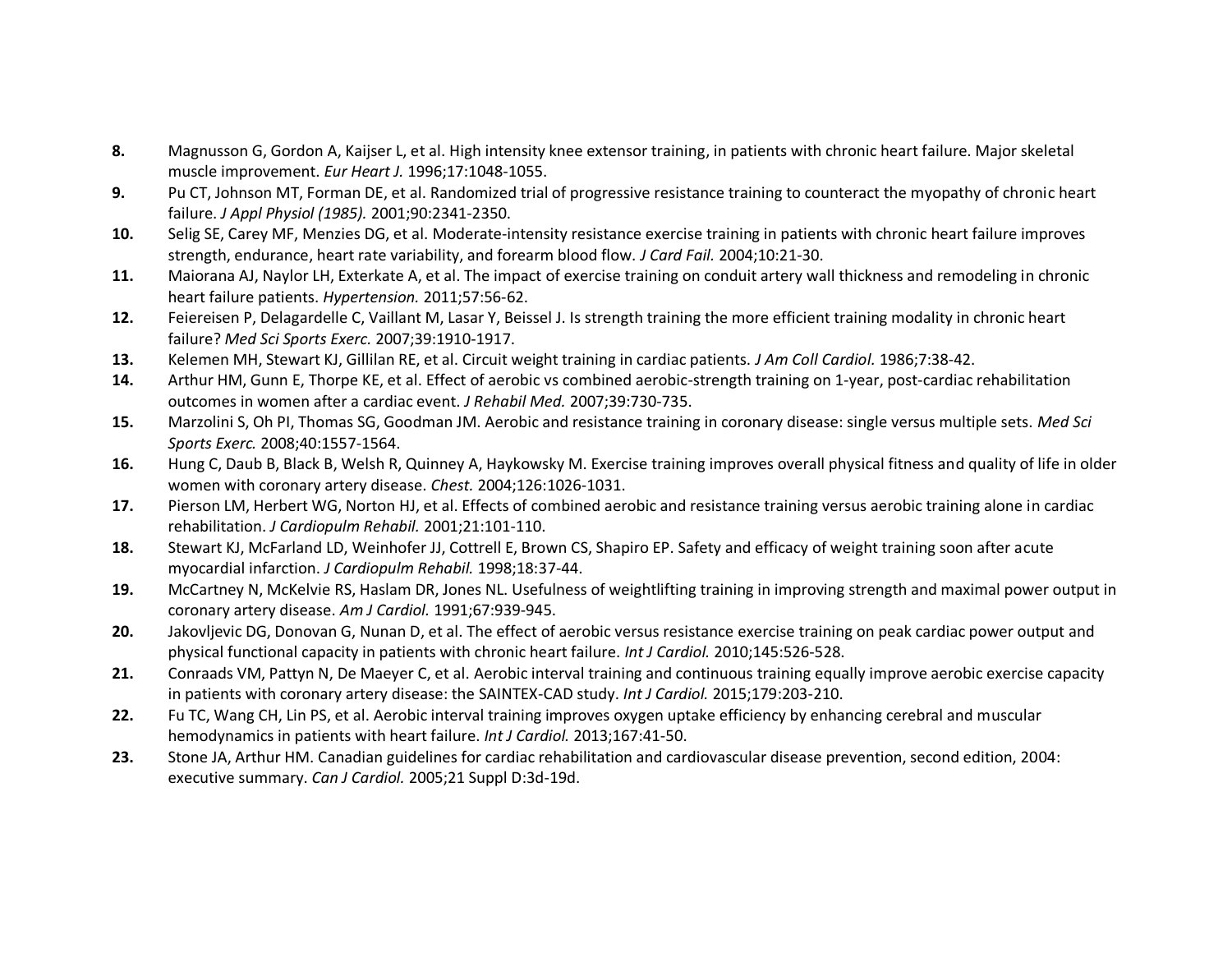- **24.** Elliott AD, Rajopadhyaya K, Bentley DJ, Beltrame JF, Aromataris EC. Interval training versus continuous exercise in patients with coronary artery disease: a meta-analysis. *Heart Lung Circ.* 2015;24:149-157.
- **25.** Iellamo F, Manzi V, Caminiti G, et al. Matched dose interval and continuous exercise training induce similar cardiorespiratory and metabolic adaptations in patients with heart failure. *Int J Cardiol.* 2013;167:2561-2565.